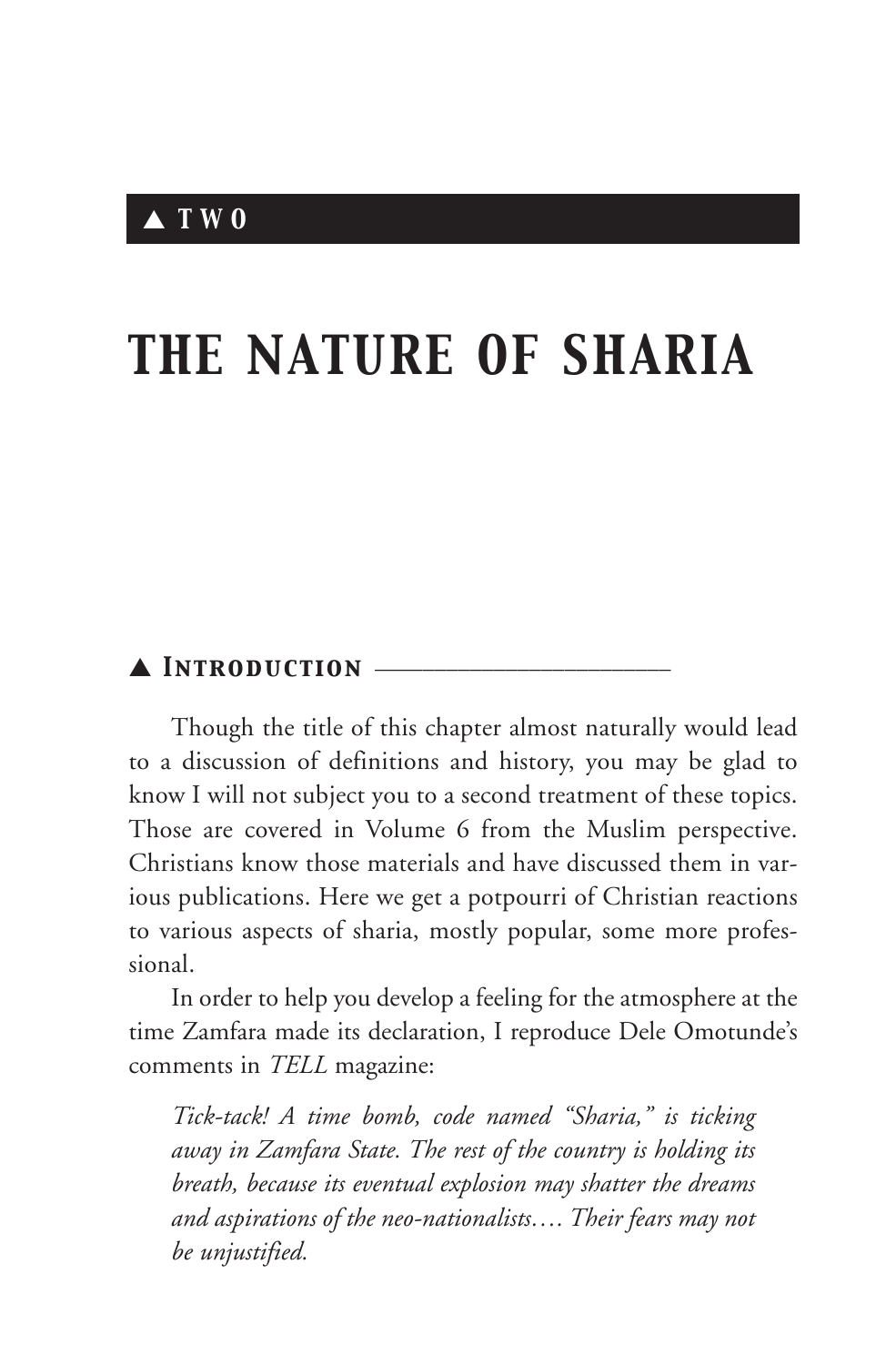*Since Ahmed Sani Yerima, Executive Governor of Zamfara, put the whole country on notice concerning his intention to enforce sharia in the state, many Nigerians have been wondering what his motives were. While some readily dismissed him as a rabble-rousing religious zealot, others were quick to read between the lines and decipher a "grand design" to upset the apple cart of President Obasanjo's seemingly progressive administration.*

*Interestingly, not all Muslims are in support of the Zamfara gamble, because of the political undercurrents. In fact, the implications of Yerima's action are too glaring to be ignored by critical observers. The first implication is that, henceforth, no Christian or any other non-Muslim can ever become the Executive Governor of Zamfara for as long as the supreme law there is that of sharia. Critics say this is unconstitutional. The second implication is that Zamfara has indirectly excised itself out of the federal laws of the country by standing alone as a "sovereign state" within a republic. The third and, perhaps, the most eye-opening is the fact that Zamfara has successfully "restructured" itself within the Nigerian federation and that whichever state wants "self-autonomy" or "self-determination" is free to adopt its own strategy to achieve the same, provided it is through non-violent means.*

*There is no doubt that the Zamfara debacle has reawakened the people's consciousness to the need to have a sovereign national conference to resolve the primordial riddles that have negated every progressive move to make Nigeria regain its bearing in the march towards civilisation. But ours is not to pass judgment but to report events and views as they relate to the sharia issue in Zamfara. Thus, we assembled a team of reporters to monitor the "Gusau Declaration" and report back…. Osa Director, who monitored the events in Gusau, Zamfara State's capital, was so overawed with the turnout of*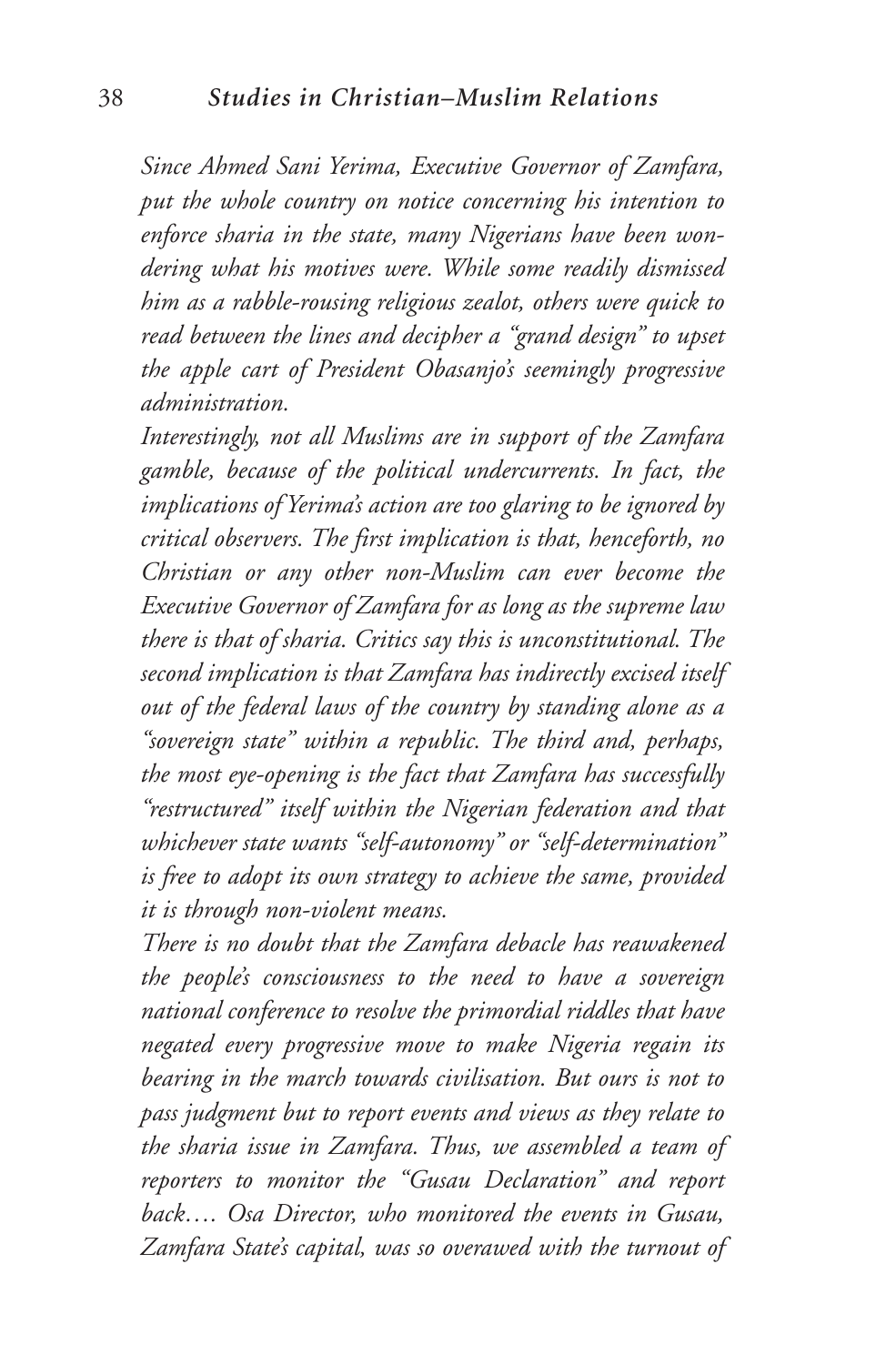*ordinary Muslims and religious extremists, that he tactically took up accommodation in far-away Sokoto…, from where he was daily commuting to Gusau. Why the trouble? Director confessed, "It was to enable me to buzz off into Niger Republic, in case the event spun into sectarian strife." His fear was misplaced. The launching was without any mishap and he even secured an interview with the "Sharia Governor."*<sup>1</sup>

With this introduction to the atmosphere surrounding the year's "Mother of all Events" at the end of the second millenium, you are ready to plunge into the environment of Christian resistance.

# ▲ *ACCUSATIONS OF IGNORANCE, PREJUDICE AND* **INTOLERANCE** -

Readers of Volume 6 and of Chapter 2 in Volume 8 will learn about the strong Muslim insistence that opposition to sharia cannot have a rational basis. It must have its source in ignorance, prejudice, intolerance or even plain hatred. Just to remind you of this common Muslim opinion, listen to what Aminu Binji of Raji Special School in Sokoto had to say: "Currently the issue of sharia has come under a cacophony of lampooning and an avalanche of sharp, baseless, myopic and irrational criticism. Most of these attacks are manifest signs of ignorance and false phobias about sharia."2

Some Christians agree somewhat with these claims, at least with the misunderstanding and ignorance part of the thesis. One is Justice Rahila Cudjoe, Kaduna Chief Judge. She declared that "the resentment against the sharia in Zamfara is spawned by people's ignorance of the history of sharia in the North. Sharia has always been there. The issue is that people have not invoked it." Readers of Volume 3 may remember that this lady has a history of greater sym-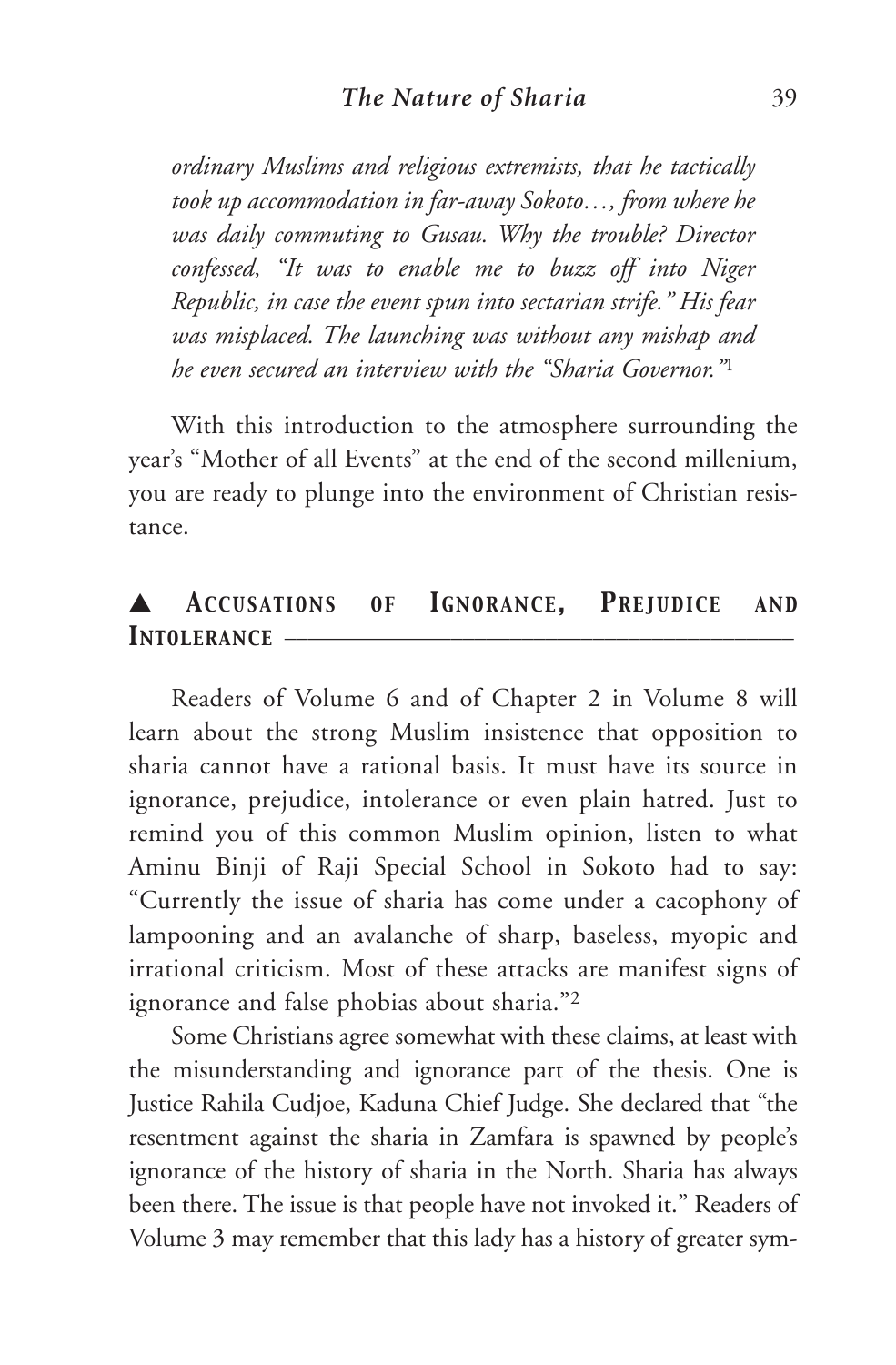pathy for the Muslim side of things than is common among Christians.3 John Akume also is of the opinion that "the growing tension between Christians and Muslims is because of the lack of knowledge and understanding of the two religions by their adherents."4 Whereas Akume thinks of adherents who are ignorant of their own religion, Jacob Olupona feels that "our ignorance of the beliefs and practices of *other* people's religions is at the root of religious crisis" in Nigeria. This ignorance is fed by academics who "advocate that if you do not belong to a particular religion, you have no business studying it, nor even teaching it."5 Emmanuel Kana Mani, the Anglican Bishop of Maiduguri, the capital of Borno State, felt that the reason for Christian opposition in many cases was "fear of the unknown."6 Musa Gaiya suggested that most Christians "are ignorant about sharia," but he does not further explain himself.7

The charge of ignorance is old but not widely accepted among Christians. A 1989 editorial in *TC* disposed of it as "pedestrian and untrue." A year earlier, Danjuma Byang, a writer of whom we will hear a lot in these pages, rejected it as well. Christians are not as ignorant of the history of sharia and its sources as Muslims make them out to be. In his 1988 book he demonstrated a high degree of knowledge and understanding of the subject.8 It is because of their experience with sharia that people reject it. People know that sharia everywhere divides citizens into distinct classes and treats them accordingly with differences in rights and status. Christians become second-class citizens. Non-Muslims in the North, including the indigenous *Maguzawa*, "have had first-hand experience with sharia for more than a century now, starting from Usman Dan Fodio's *jihad*." They have discovered for themselves just "how tolerant Muslims are, and how just sharia is." We all know that sharia is part of the strategy to Islamize Nigeria. This is not ignorance or any other negative cause; this is concrete and long-term experience.<sup>9</sup>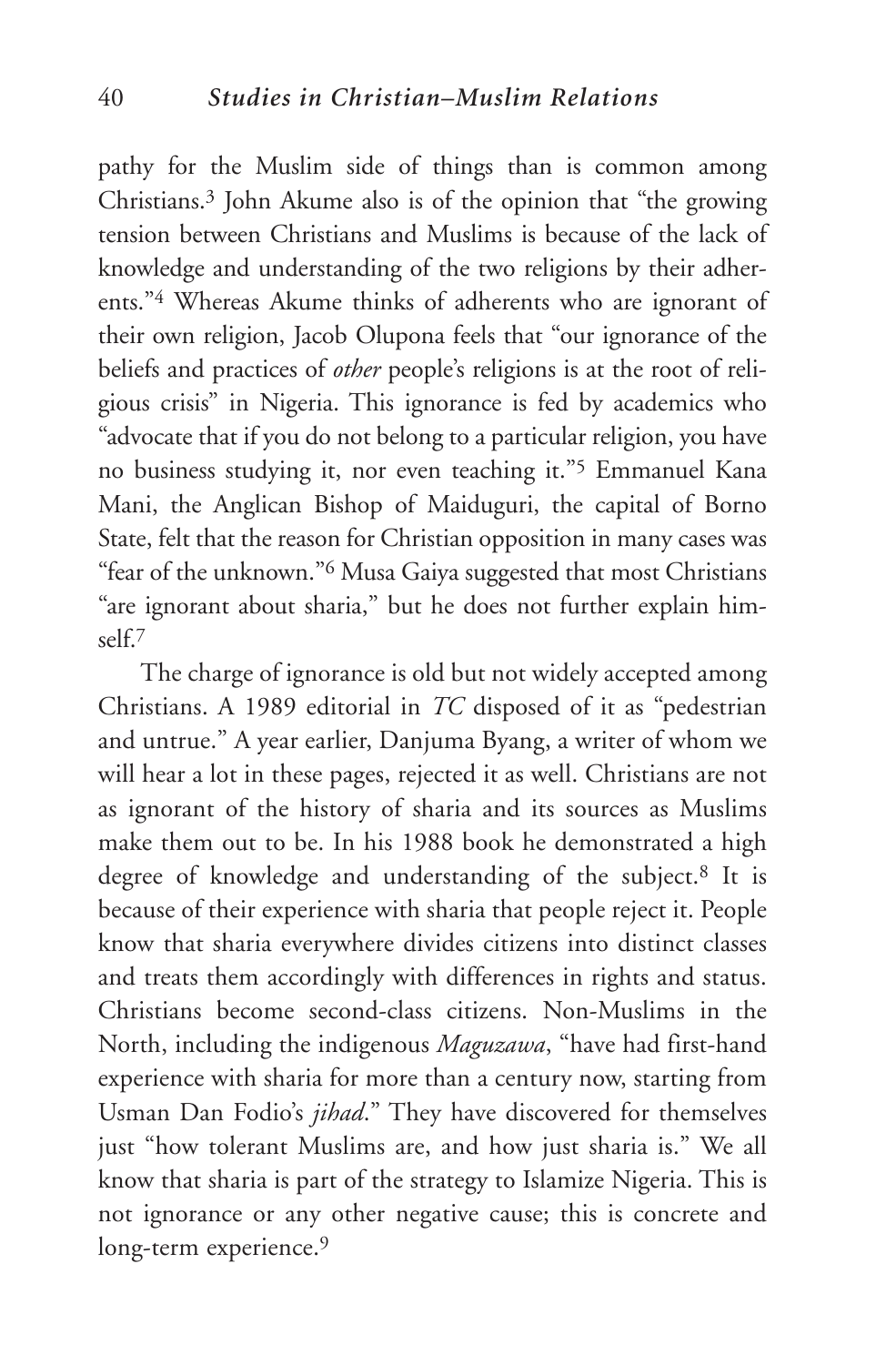Addressing a NIREC seminar, Catholic Archbishop John Onaiyekan bluntly rejected the notion that Christian opposition to sharia is out of ignorance:

*We do know what the sharia is all about, especially as it affects Christians who find themselves under its influence. Although it is good and useful to have this kind of seminar, it would be futile for anyone to hope that after many seminars and workshops, after a lot of explanations, Christians will finally settle for and agree to the sharia. Indeed, when they say, "NO," it is a position taken out of full knowledge and often bitter experience of the implications for Christians.*<sup>10</sup>

A conference of women NGOs suggested the very opposite. People have *accepted* sharia in the past out of ignorance, fear and sleepiness, especially Christians. Hence the ladies called upon "the public not to be intimidated into accepting retrograde decrees, simply because they are done under the guise of religion. If we do not all protest now, we may find ourselves in the midst of another bloody civil war as well as having our rights violated."11

Charges of ignorance and intolerance also bedevilled internal Muslim relations within the world of Muslim legal professionals. Kukah described a clash that developed between Western-trained lawyers, many of them Muslims, and sharia judges. It was much the same as between Western-trained medical doctors and practitioners of traditional medicine. A flood of contempt flows from the "modern" professionals towards those trained in the traditional. In both the legal and health sectors, the former tend to declare the latter as obstacles to either justice or health. This causes clashes along with the anger and embitterment that have come to characterize many proponents of sharia and led to the barrage of accusations of pride, elitism and of the inefficiency of Western courts. Western-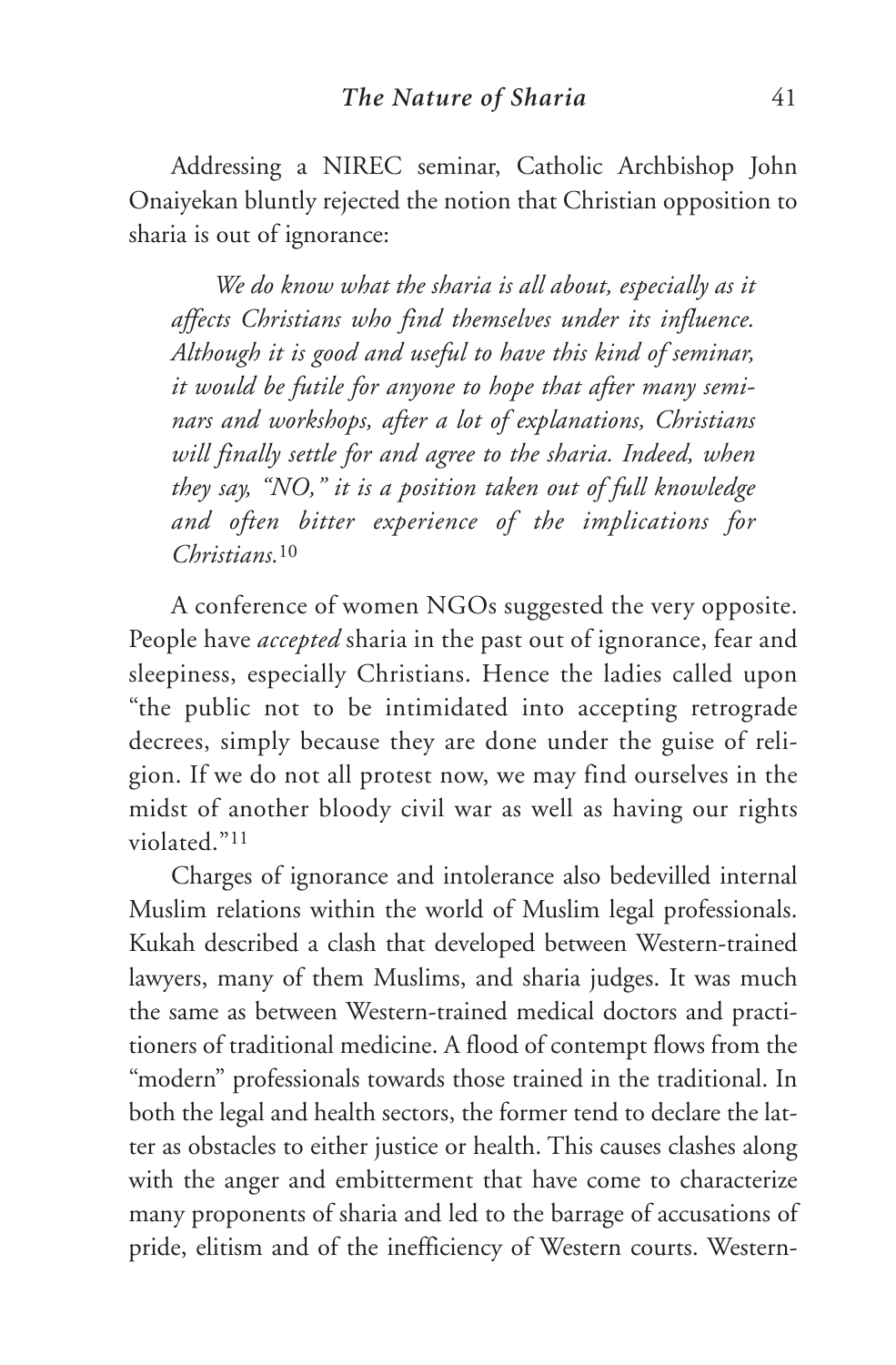trained lawyers and judges were said to practice a voodoo foreign to the people, too expensive, too drawn out and too obscure. Turf wars developed between Chief Justices and Grand Khadis, respectively representing the Western and Muslim legal traditions. And much of it was true—on both sides! Remarked Kukah, "All courts in Nigeria are legal gymnasia."! 12

# ▲ *Incompetence and Corruption* \_\_\_\_\_\_\_\_\_\_\_\_\_\_

One reason for the oppressive nature of Sharia Courts to which Christians do not pay much attention is the incompetence and corruption of the judges that came out of the old dispensation. Authorities were often aware of this problem and sometimes took reasonable measures to overcome it. In Volume 6, there is mention of that situation and the efforts some governments expend on testing these judges, re-training them and even laying them off.13

Christians do not pay much attention to this internal Muslim struggle. They ascribe the resulting oppression to the nature of sharia and Islam itself. Once again, Gaiya is an exception. He reports that two judges in the Amina Lawal case were declared unqualified by the Katsina State Sharia Commission. That commission tested all of the area judges and found most of them wanting. The results were even worse when such screening was done by the Centre for Islamic Legal Studies at ABU. "The rest were found unqualified and were to be laid off. Abdulraham Dodo was one of these judges. He told us that the disqualified judges took the commission to court, challenging their unilateral retirement. They won and all of them were retained."! <sup>14</sup> Such are the birthing pains of a new system. In the meantime, it makes it even more difficult for those subjected unwillingly to a system that is poorly operated or even understood. When we put all the pieces together we do indeed get a fatal combination of oppression made worse by inexperience, incompetence and corruption.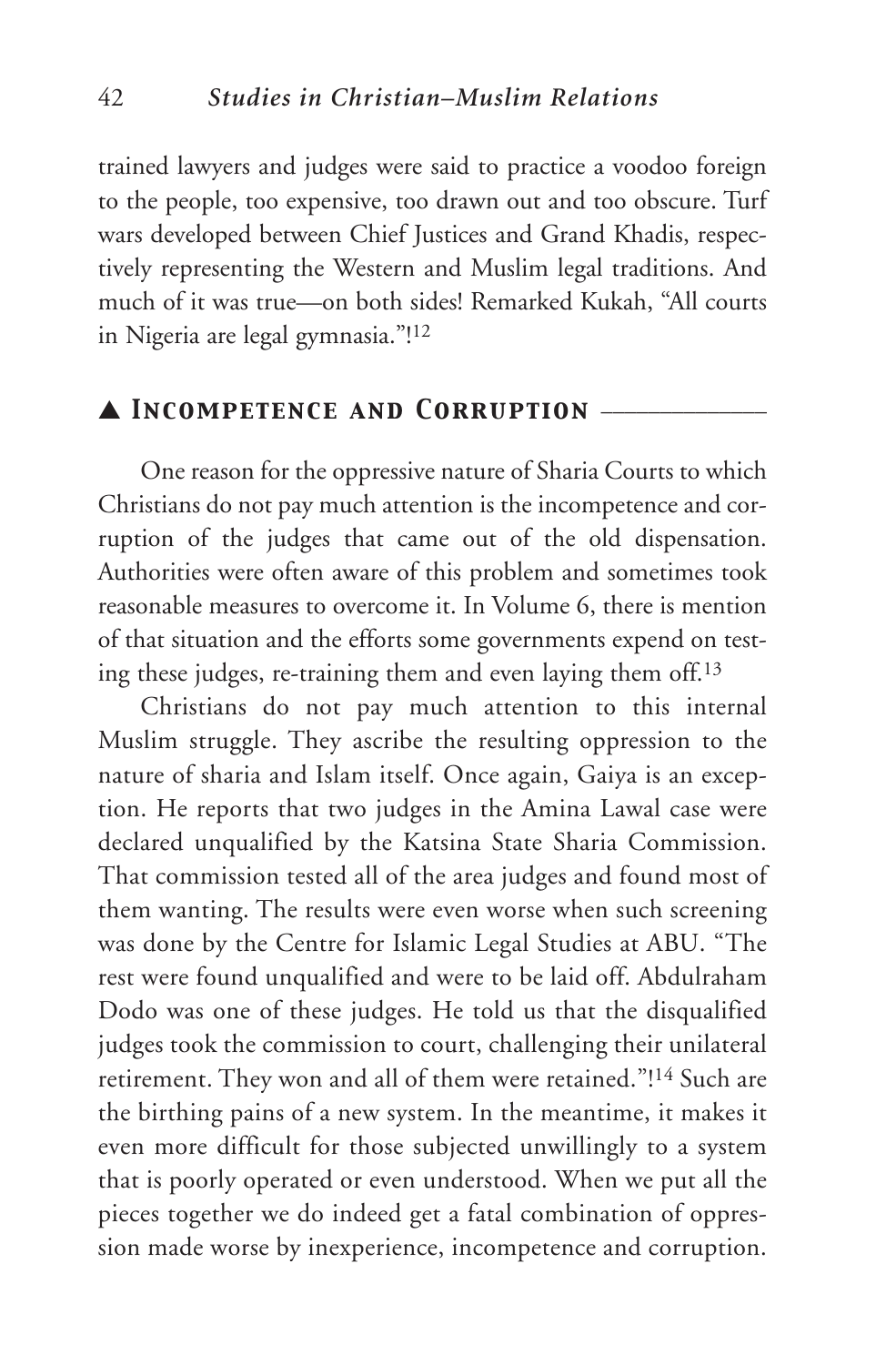## ▲ *Sharia is Against Secularism* \_\_\_\_\_\_\_\_\_\_\_\_\_\_

One of the first reactions to sharia by Christians was that it is against Nigeria's official secularism. The Nigerian Christian attitudes towards secularism are discussed fully in Volume 5 and do not need repetition here. Danjuma Byang is typical in that one of the first points advanced by him in his book is the classic secular argument. "The voice of reason prevailed" against the infringement on secularity. It saved the nation's stability.15 That remains a major Christian concern about sharia: It is seen as an infringement of Nigeria's secularism that Christians believe to be the salvation of the country.

One of the things secularism has in common with other belief systems or religions is its tendency to see its dogmas as having universal validity. To that it adds the claim of neutrality. Well, I have dealt with that in Volumes 4, 5 and 6. It was these secular claims that underlie the various declarations of human rights and freedoms, including that of the United Nations (UN). Because these documents fly in the face of Islam, Muslims are not fond of them and deny their neutrality and universal validity. Musa Gaiya is particularly sympathetic with that perspective. He concurs with Muslims that historically the Universal Declaration of Human Rights, for example, "was forged by the then superpowers, when Nigeria was yet to achieve its independence. Thus Britain must have signed… on Nigeria's behalf." Gaiya wonders "how such a document would have 'universal validity,' when Muslims have their own declaration of human rights. Muslims consider the Declaration not only secular but individualistic and contrary to Islam's understanding of religion in society. Islam holds that an individual's rights are those bestowed on them by the community." Furthermore, the UN Declaration, in keeping with its secular foundation, reduces religion to "a personal matter, which is the basis of Western privatisation of religion." That perspective goes against the grain of all African religions. Religion is wholistic, com-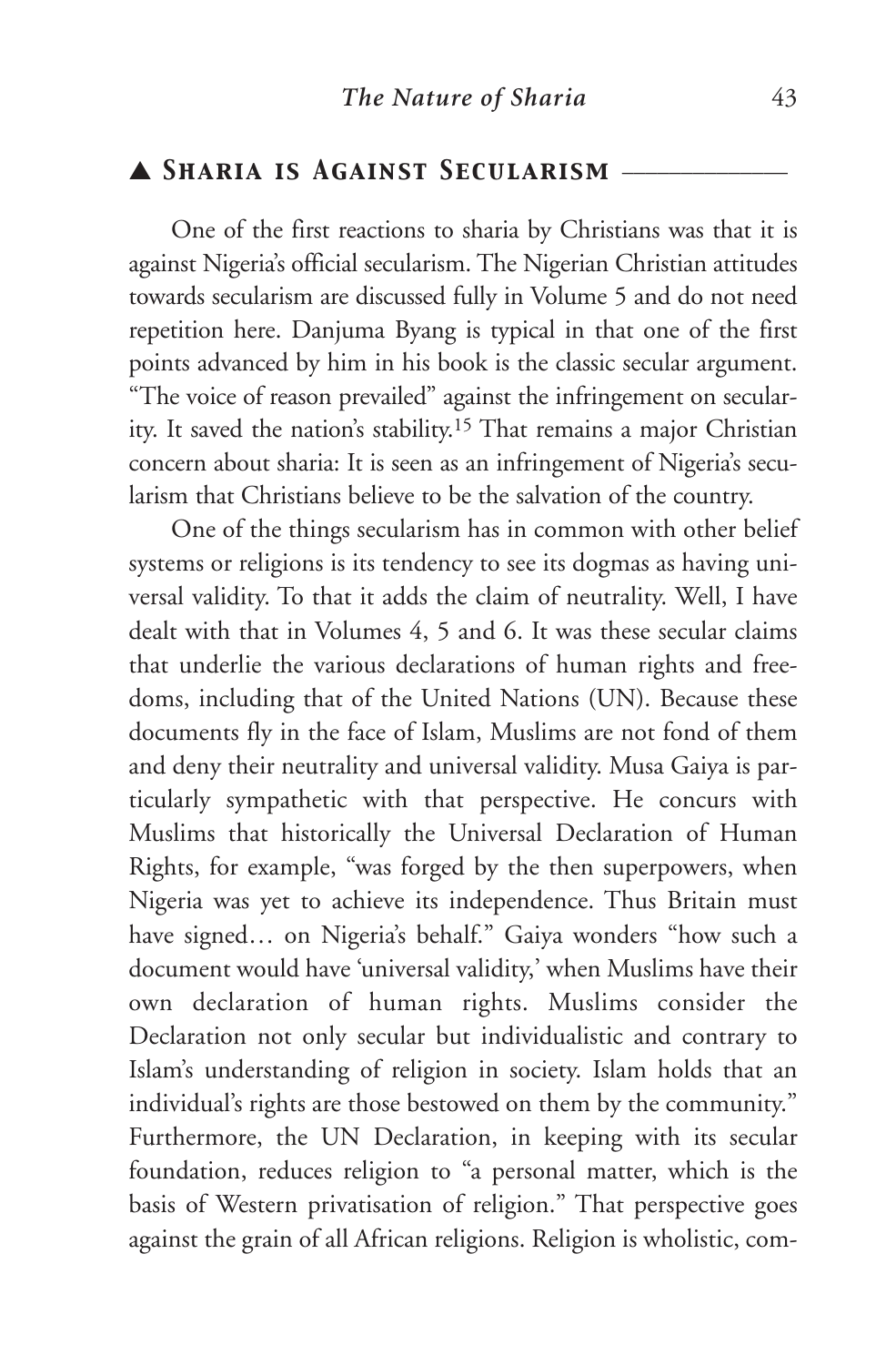prehensive, permeating life everywhere. Gaiya brings in the African theologian John Mbiti to support his notion of comprehensive religion. He brings in R. Scott Appleby, because of his recognition that the international human rights conventions all "impose post-Enlightenment ways of knowing and Western cultural assumptions and ideologies…, which are no more universally binding than any other culturally determined set of principles." Yet, according to Gaiya, colonial dominions, including Muslims among them, "were made to sign these international charters and some, like Nigeria, adopted them into their constitutions without much reflection…."16 In other words, Gaiya is one Christian who has at least some sympathy for the Muslim rejection of these international conventions that have been forced on them. Sharia is not as irrational as many secularists and Christians charge—or as the advocates of the Zamfara version have made it appear!

## ▲ *Sharia is Backward* \_\_\_\_\_\_\_\_\_\_\_\_\_\_\_\_\_\_\_\_\_\_\_\_\_\_\_

Christians tend to view sharia as behind the times, especially the *hudud* punishments like stoning, amputation and lashing. Agekameh wrote, "Some of the modes of punishment have, over the years, become archaic and mundane." Amputation and beheading "have largely become outdated. The fact is that, at the threshold of a new millennium, the apparatus of government in Zamfara has not been able to decipher appropriately between the mundane and the spiritual."17 As John Gangwari put it, the new sharia is "offensive to modern civics,"18 terminology not far removed from the language of repugnancy, which offended Muslims already in 1900. Gaiya's perspective in the previous paragraph provides a healthy corrective to this provincial view. Those of you who have read previous volumes will remember the strong and reasonable Muslim objections to the dualism and provincialism that underlie Agekameh's and Gangwari's statements.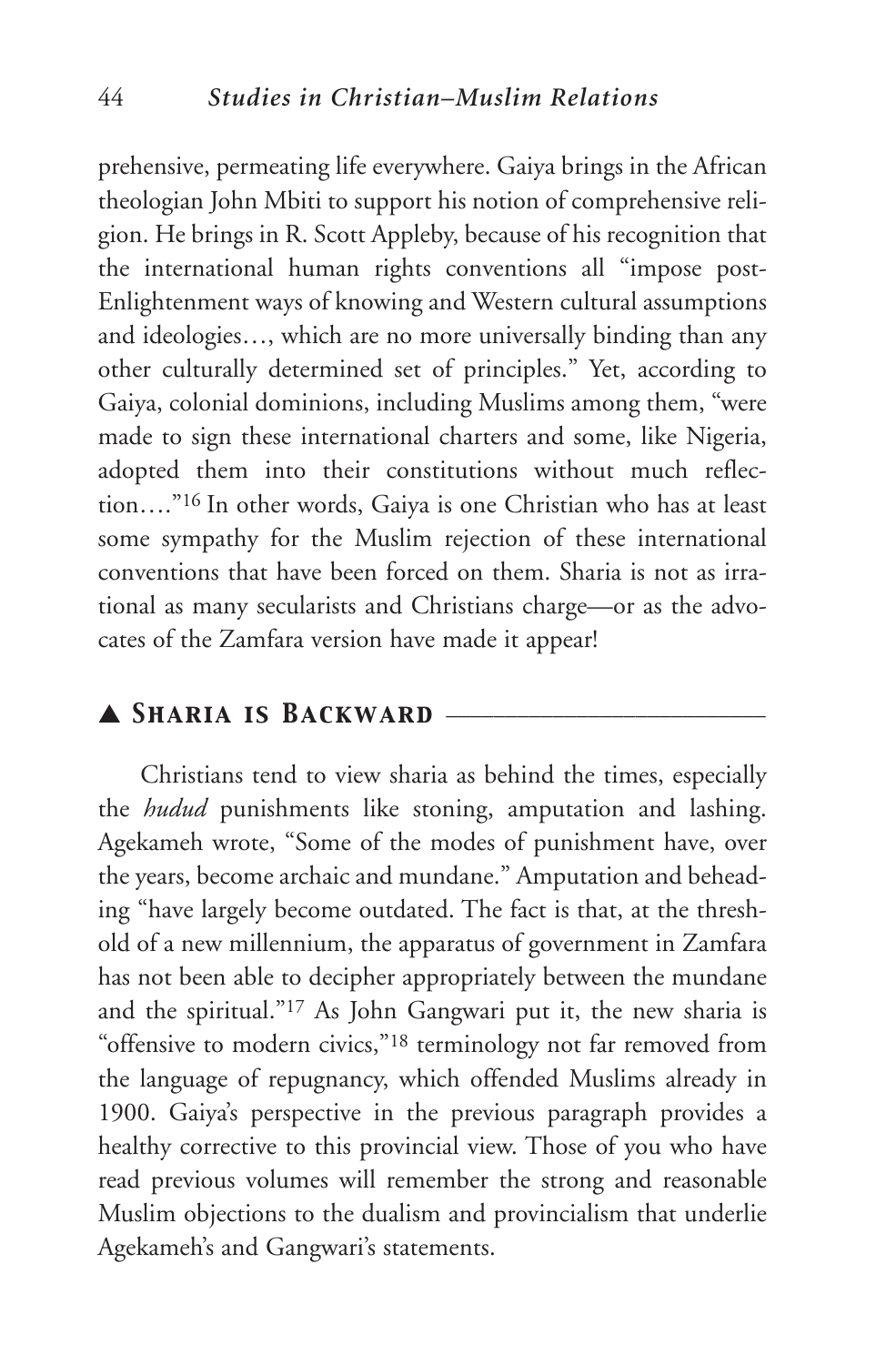# ▲ *Wholism, Theocracy and Totalitarianism* \_\_\_\_\_\_\_\_\_\_\_\_\_\_\_\_\_\_\_\_\_\_\_\_\_\_\_\_\_\_\_\_\_\_\_

Christians are well aware of the wholistic nature of sharia, as described in Volume 6. Ambassador Tanko Yusuf wrote of Muslims who "maintain that sharia requires the government to supervise all aspects of Nigerian lives, no matter how trivial." It covers "mode of dress, relationships, attitude towards work, and the way Muslims enter their houses! Anything contrary to such regulations is tantamount to rejection of an important aspect of Islam. Thus an Islamic government that follows the provisions of sharia will govern all aspects of human life."19 Vice Admiral M. Nyako wrote that sharia "implies a total adherence to God's injunctions in the Qur'an and the practices of the Prophet." "There is never a moment when a Muslim sets aside the implementation of the sharia and it is nonsense for anyone to say otherwise." I do not need to further document this awareness. Almost every Christian writer on the subject acknowledges it.<sup>20</sup>

Nyako also makes the interesting observation that, man being a sinner, "Muslims have tried over the years to find a way out of the punishments spelt out in the sharia which were felt to be too severe or archaic."21 Nyako was not a professional student of Islam as far as I know, but he was knowledgeable enough to be invited to give a lecture to an audience of Christian and Muslim scholars and leaders. Unfortunately, he does not further explain himself on this matter. What he is suggesting, I think, is that the wholism of Islam is often considered too difficult or too severe so that in many Muslim communities the scope of the religion is reduced in practice. It is true, of course, the *hudud* punishments are hardly adhered to in any Muslim country. Many sharia proponents would argue that this situation arose due to the colonially-imposed secularism with its reduced sharia. Western non-Muslim scholars of Islam point this out frequently but give different explanations.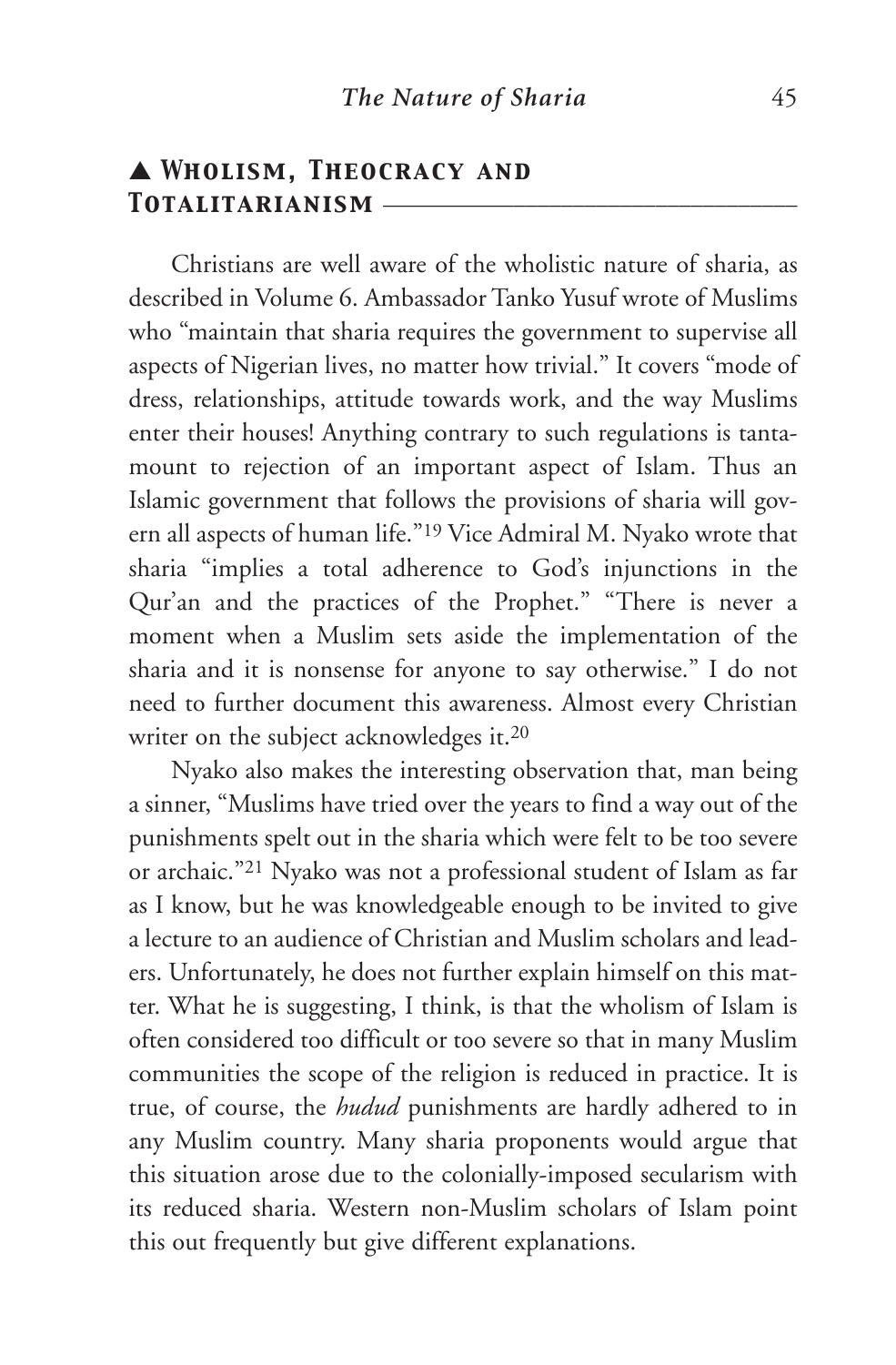#### 46 *Studies in Christian–Muslim Relations*

From these Christian comments on Muslim wholism it also becomes clear that sharia is not just a "religious problem," now understood in its reduced Western sense. A choice for sharia is also a political and even an economic choice that affects the entire political system. Wholism, we overheard Yusuf explain above, also means wholistic Muslim government. That is to say, an authentic Islamic government is totalitarian in that it involves itself in every detail of life. Dele Agekameh of *TELL* magazine holds to the equation: The declaration of sharia means that an Islamic state has been declared. He is aware of the Muslim controversy that to do so properly, "there must be an Islamic environment in place." For sharia to be possible or effective, "the state must be able to cater for the needs of its citizens. This is because sharia is not only about punishment, but also about the reformation of the society. Punishment comes in only as a last resort."22

For the benefit of Western readers I repeat this important consideration: *The choice for sharia is not just a religious choice; in Nigeria it also implies a political choice for a certain type of government.* Secularists and people influenced by it tend to see religion subservient to politics and economics. They often are blind to that part of the dispute. Sharia theology leads directly to totalitarianism. If you have read Volume 6, that issue should not have escaped you.

Onaiyekan emphasizes that Muslims are not the only ones with a wholistic religion. Muslims may think Christians separate religion from politics, but that is not the case. The two religions agree that "even politics must be under God's injunctions. The Caesar passage of Luke 20:25 cannot be interpreted to mean that government has nothing to do with God or Christianity with politics." The passage "is addressing a totally different issue. Both Caesar and his coins belong to God." Christians also are guided by God in everything they do. "I think we should thank God that we live in a nation where all the citizens want to be ruled by God's will." At this point Onaiyekan turns to Canon Law as an example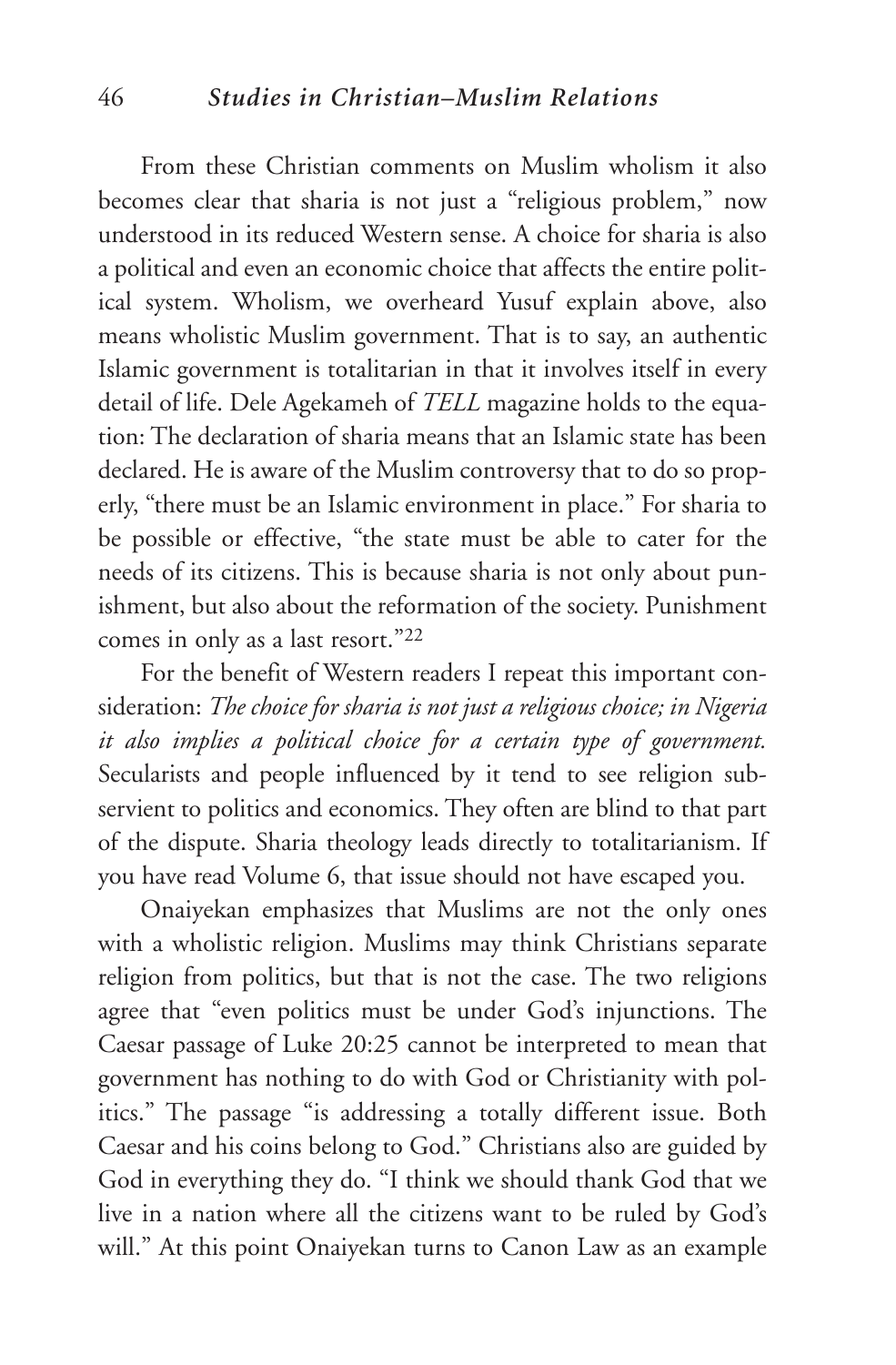of Christian law,23 but for that subject please turn to Chapter 3. In the meantime, in view of the Christian emphasis on secularism as explained in Volume 5, we can forgive Muslims for the mistake Onaiyekan points out.

It is more than unfortunate that such a pious concern that represents the best impulse of both religions should lead to such bloodshed and animosity. If such a noble impulse can lead to such disaster, then we surely have clear empirical evidence of the depth of evil to which fallen man can succumb and of how our race is capable of turning even the most beautiful into the most ugly. So much for the vaunted human goodness as advanced by both Muslims and Humanists—and even Catholics. The fault lies not with religion per se but with distorted religion, nor with the religious impulse of man, but with his fallen state. In addition, there is the complicated nature of multi-religion cum multiculturalism that is far more complex than many of its advocates seem to realize. It remains to be seen whether it is possible for man to handle a situation where various wholistic worldviews with their different definitions and goals can really coexist within a single society without any one of them suppressing the others. We may be creating a situation that, we will eventually learn after much unpleasantry and hurt, we simply cannot handle. It is too complicated for our fallen race. Even Canada, that self-appointed champion of multiculturalism, is full of deep tensions and hostilities caused by a secularism that tries to force its view of religion on others. The jury is still out. The experiment has only just begun, with Nigeria being one of its more volatile laboratories.

Muslims deny several Christian affirmations regarding sharia. No, sharia is not associated with violence. No, the new sharia regime does not constitute an Islamic state. And, no, it does not constitute a theocracy either, though some affirm it does. However, to Christians, the new sharia creates theocracy. Bee Debki, a member of *Ekklesiyar 'Yan'uwan Nijeriya (EYN)*,24 insists, "Any state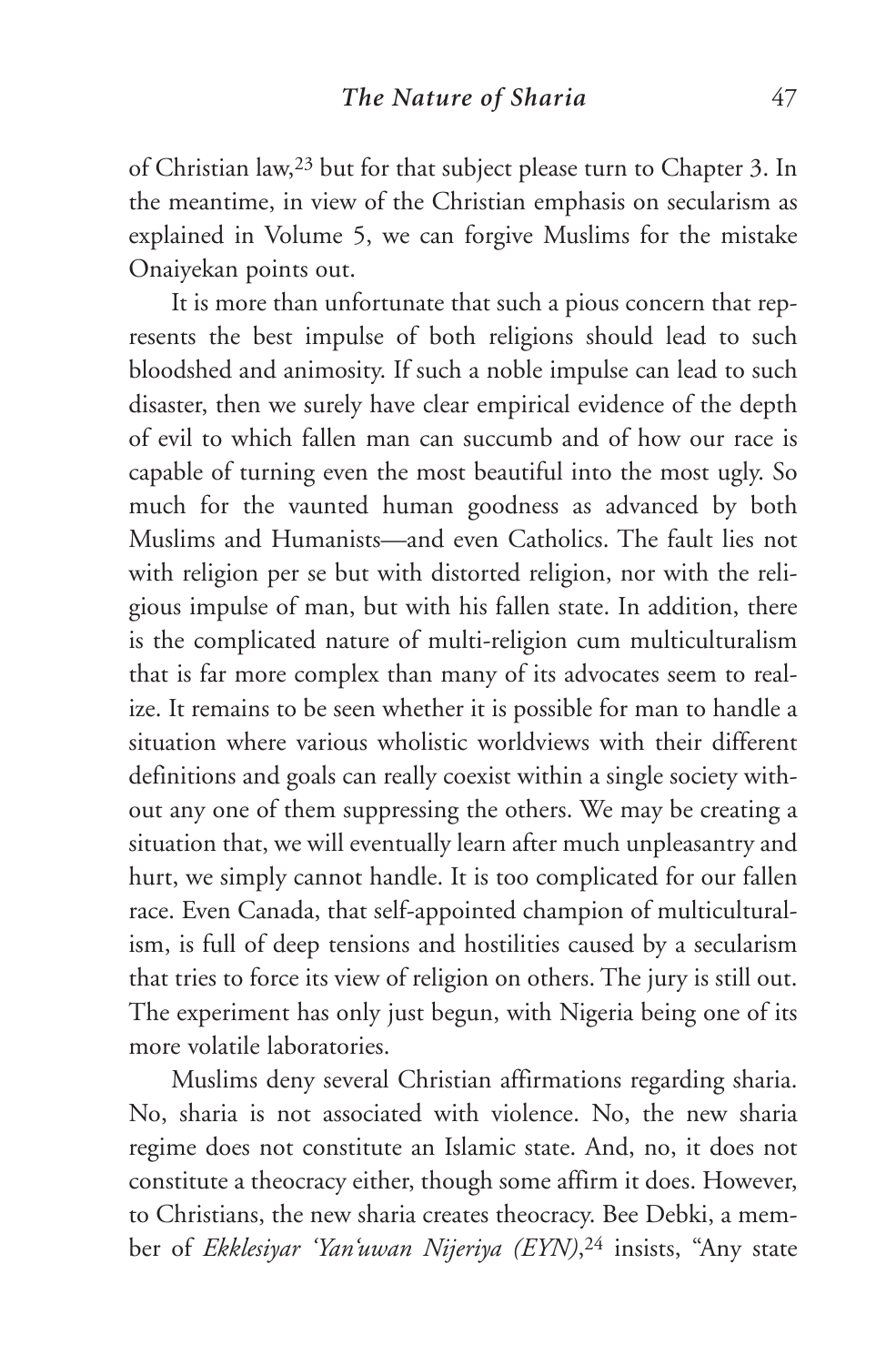that claims to be governed by a God is known as a theocracy, a government in which God Himself is the ruler."25 And according to Emmanuel Oyelade, theocracy is the goal of Fundamentalists: "The revival of theocratic states has been one of the goals of recent Fundamentalist movements." In Africa, according to him, this applies to both Sudan and Nigeria.26

# ▲ *State Religion and Islamic State* \_\_\_\_\_\_\_\_\_\_\_

The relationship between sharia wholism to state religion and an Islamic state is very close in the minds of Christians. In fact, often they are identified. Governor Sani and almost all sharia supporters deny that the adoption of sharia means the adoption of a religion, but Christians do not buy into the artificial way in which Muslims make seemingly forced distinctions here.27 To Christians, the adoption of sharia is equivalent to adopting a state religion. Dele Agekameh holds an unspoken assumption that the declaration of sharia means that an Islamic state has been declared.28 Oyelade has a heading in his 1992 paper that reads, "Islamic Theocracy/Islamic state."29 Christians understand that the adoption of sharia and turning Islam into a state religion turns those states into Islamic states. The equation goes like this: "sharia=state religion=Islamic state." For Christians it is almost a natural formula, but Muslims vigorously reject it. It takes much more to create an Islamic state, they argue.

The equation crops up in many Christian documents, often as a non-negotiable assumption without further explanation. These steps follow each other logically and automatically and need no discussion. Byang found it "childish" to deny this to be the case. The 1979 Constitution prohibited any government from adopting or patronizing one religion to the neglect of others. The intention here is not to muzzle religion but "to ensure that government does not officially patronize one religious group to the detriment of the other faiths."30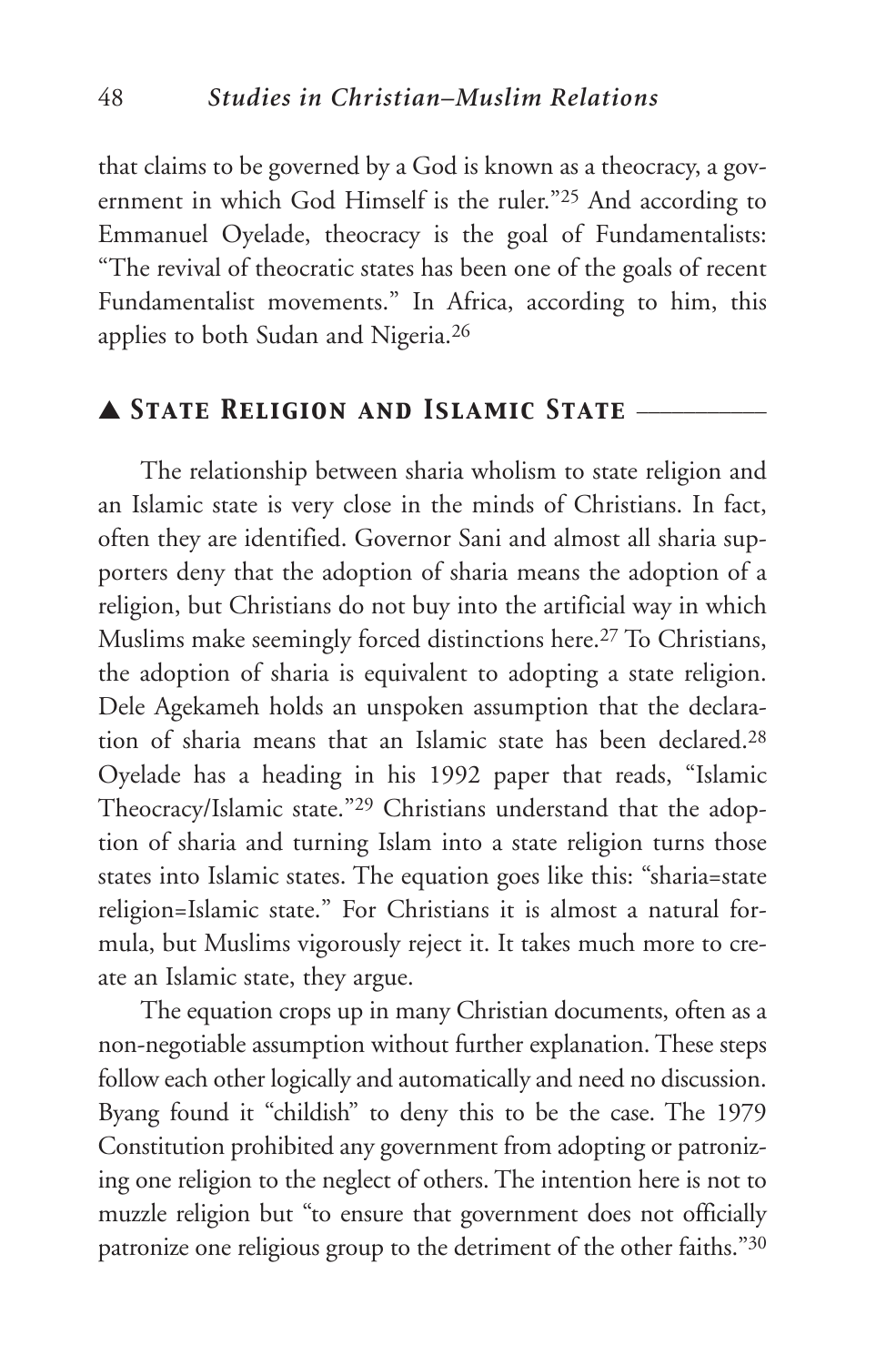In the context of CA 1995, Minchakpu was shocked to find sharia in the draft constitution. His immediate reaction was that this was against the constitutional prohibition of adopting a state religion.<sup>31</sup> To him, and most Christians, it is one and the same step.

At least two Southern states reacted to the new sharia. Though Zamfara denies it and has made no announcement to that effect, the Enugu State House of Assembly condemned Zamfara for turning the state into "an Islamic region by adopting the sharia."32 Similarly, the House of Assembly of the largely Christian Southern Cross River State also condemned the adoption of the full sharia "in absolute terms." Majority Leader Bassey Ewa, who raised the issue, "explained that the adoption of sharia law portrayed Zamfara as an Islamic state, which would threaten the existence of non-Muslims in that state." The only dissenting voice came from the lone Muslim member of the House, Mikhail Asuquo, who reportedly "supported the declaration of Islam as state religion in Zamfara,"33 thereby affirming the equation. It is likely that the reporter erred in that Asuquo supported the adoption of sharia rather than a state religion, since Muslims usually resist the equation, but the reporter would not know the difference.

Zakka Nyam, referring to "the present call for an Islamic state or sharia," asked his own Kano government to consider "the consequences of sharia." What if Christian states like Plateau and those in the East were "to declare themselves Christian states?"34 Dodo writes that Christians oppose sharia because it is unconstitutional for various reasons, one of them being that its adoption triggers the rest of the equation.35 Aminu Shittu, in an attempt to demolish the Muslim arguments, adduces the statement of George Igbokwe, an official of the Edo State Nigerian Bar Association, that "the purport of sharia is to make Zamfara an Islamic state."36 Fred Agabaje, a constitutional lawyer, states that "the local Islamic law violates portions of the Constitution that prohibit 'the adoption of any religion by any of the states.'"37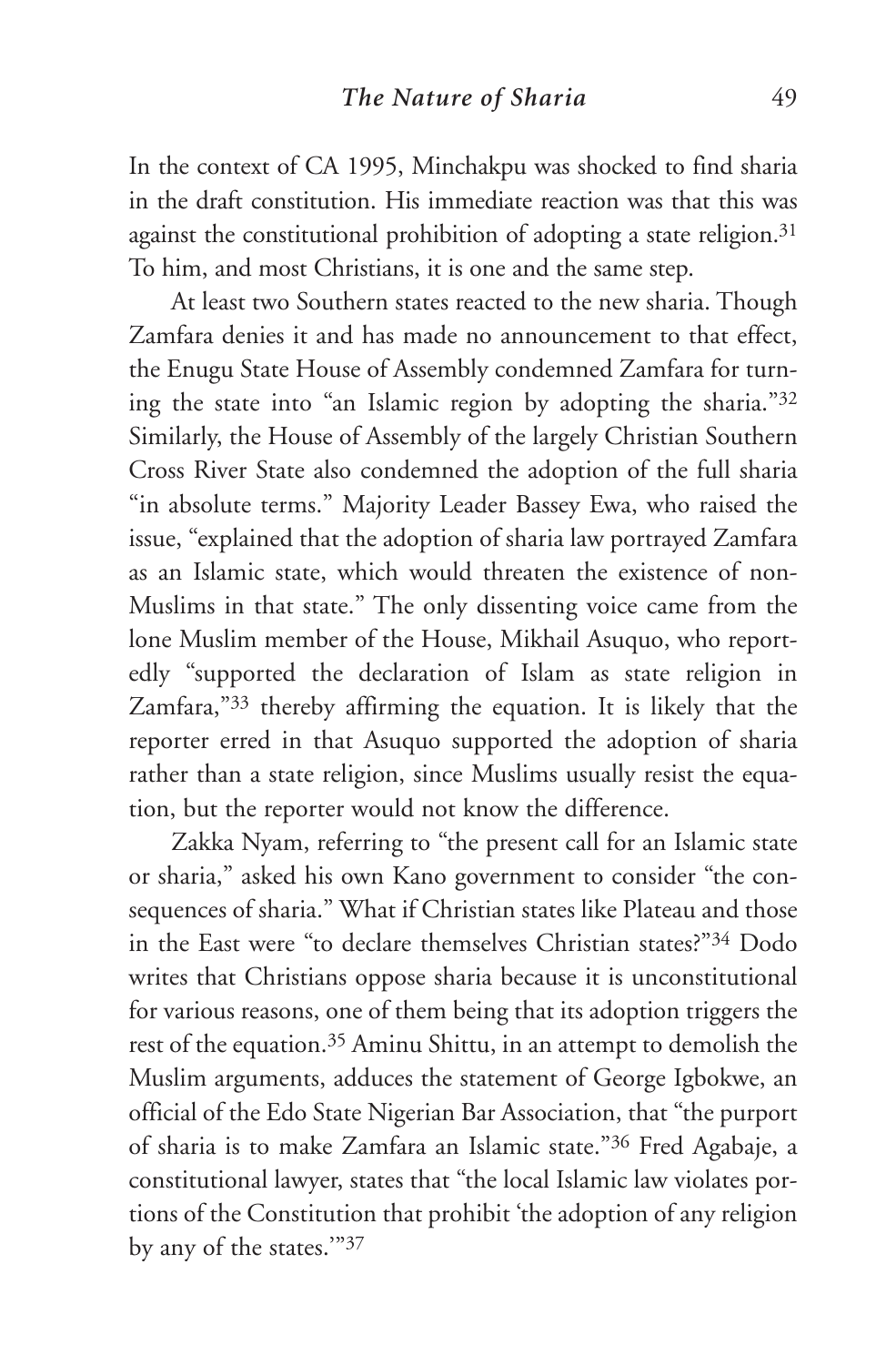#### 50 *Studies in Christian–Muslim Relations*

Anglican bishops of the North were in a big hurry to denounce the Zamfara move, precisely because Sani had thereby adopted Islam as a state religion. They called on the FG to "prosecute Governor Sani, because he has committed treason by declaring sharia and Islam as both the official legal system and official religion." Archbishop Peter Akinola likened the governor to Emeka Ojukwu, who declared the independence of Biafra. He said, "Governor Sani is a rebel and must be treated as such."38

Badejo shares the general opinion that the new sharia

*is a way of making Nigeria an Islamic Republic through the back door. Some of our Muslim brothers hold that they are only asking for the full application of sharia and not that they are asking for an Islamic state. To the best of our knowledge, there is not a single country having a full application of sharia and yet not being an Islamic country. The game here is simply this: Let us start with the full application of sharia. Once that is established, then the declaration of an Islamic state is a foregone conclusion.*<sup>39</sup>

Onaiyekan thinks to have identified a contradiction in the Constitution. The inclusion of sharia in the 1979 Constitution goes contrary to the provision that neither the FG nor any state government may adopt a state religion.

*Even some Muslim religious experts have told us clearly that it is only within an Islamic state that the sharia can function fully. To retain sharia while claiming that there is no official state religion is becoming more and more clear as a contradiction. How do we resolve this contradiction? That is the question before us. It is important to know too that the vast Christian populations of Nigeria have made it clear that they do not intend to live under an Islamic state. Nor is it obvious that all Nigerian Muslims want such an Islamic state. We*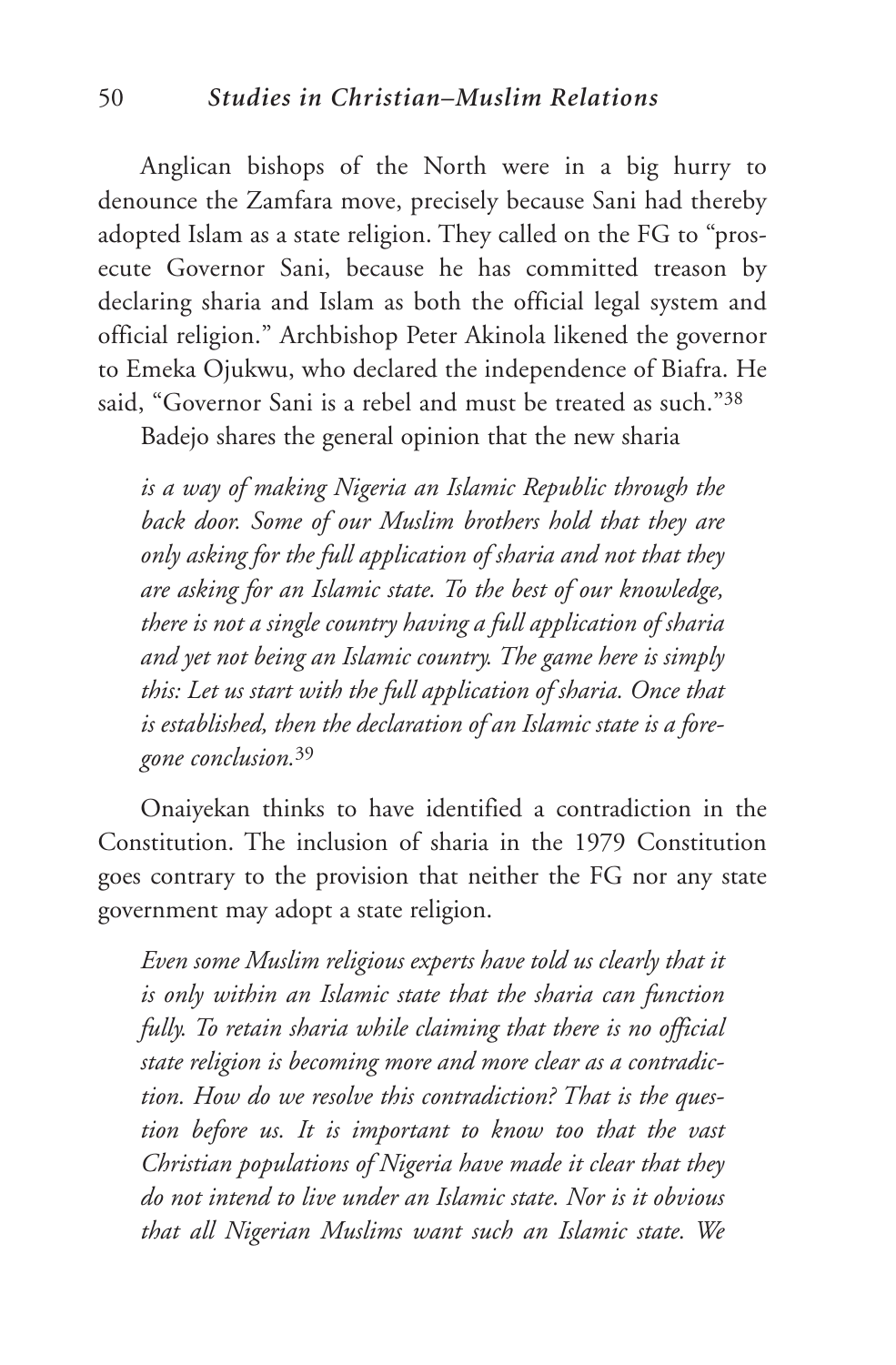*have reached the stage now where we can no longer continue to pretend that we can live comfortably with this clear contradiction.*<sup>40</sup>

In a paper delivered at a conference organised by a "Committee of Concerned Citizens," Ben Nwabueze conceded that "the enforcement through the courts of the civil aspects of sharia does not involve the support, promotion or sponsorship by the state of the Muslim religion in preference to other religions." But it is different in criminal law, for here "the state invokes its coercive powers" to arrest, detain, prosecute, punish. Here, according to Nwabueze, "state enforcement of sharia would constitute aiding, supporting and sponsoring the Muslim religion in preference to other religions." This would go contrary to the Constitution with its demand that all religions be treated equally without any preference. Any state action "intended to or does in its practical effect, advance, foster, encourage or inhibit any religion" constitutes such favouritism. Hence the state should not "get involved at all in religious matters by providing aid to religion, even on the basis that all religious sects are treated equally." "Complete separation is best for the state and best for religion."41

Christians are also aware of the controversy within the Muslim community that Nigeria is not ripe for the expanded sharia. People like Ibrahim El-Zakzaky insist that the declaration of the full sharia is to take place at the *end* of the process of Islamisation, not at the beginning. It is supposed to represent the culmination, not its commencement.42 As Baiyewu and Mwadkwon, quoting from other authors, put it, for El-Zakzaky "the adoption of sharia is a misnomer, because its application should be the last stage in the process." El-Zakzaky said, "First of all, you have to remove the present government, which is not Islamic. The next thing is to consolidate Islamic principles and provide a pure Islamic environment." This situation, commented Baiyewu and Mwadkwon, does not obtain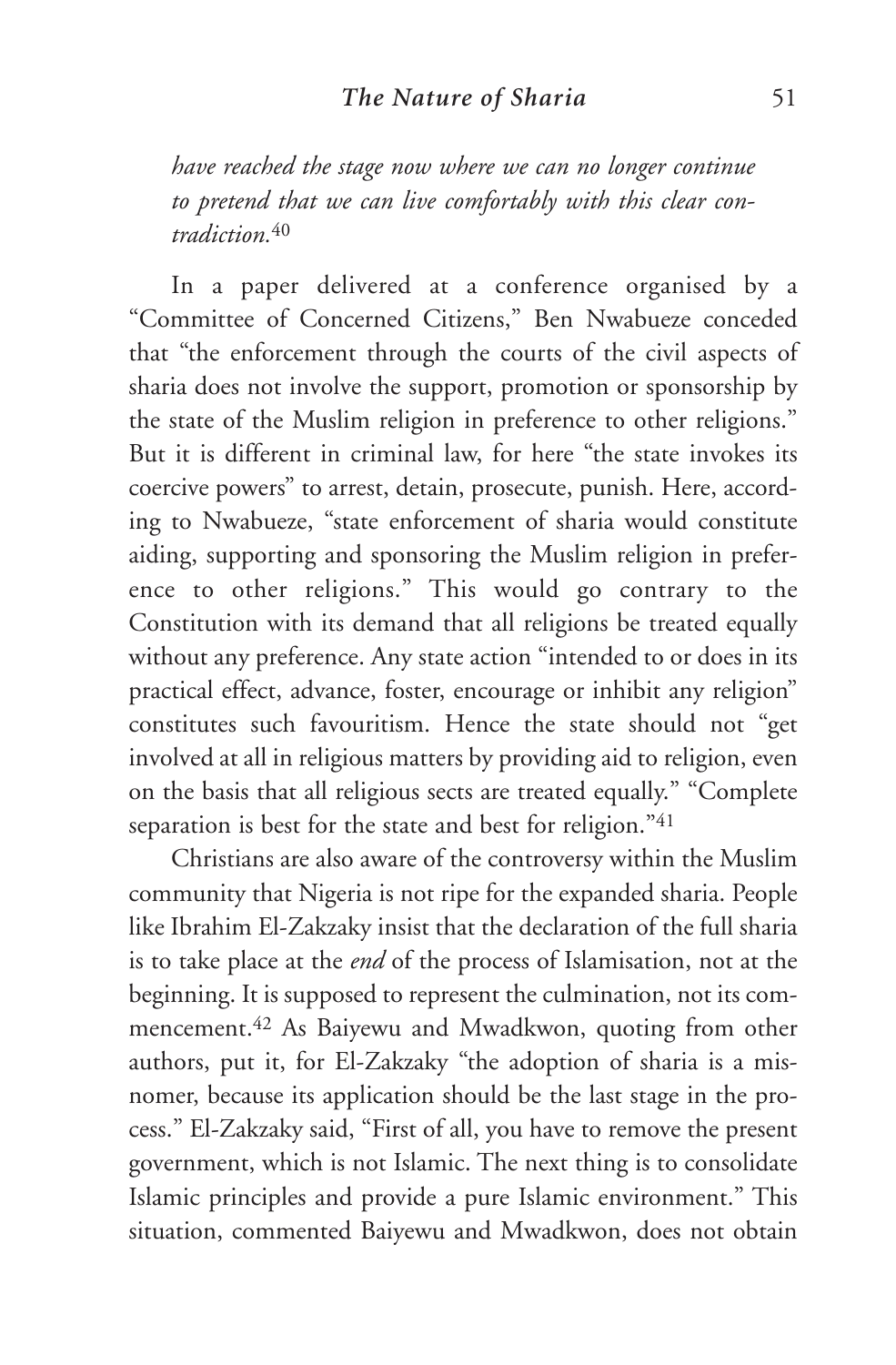in Nigeria with its diverse population and secular Constitution.<sup>43</sup>

Musa Gaiya is of the opinion that the sharia states have the constitutional right to make laws for the improvement of their constituents, but that right runs into a snag when it comes to religion and, thus, sharia. Hence, when sharia opponents accused them of going against the Constitution by adopting one religion as state religion, Muslims responded "that applying sharia for the sake of good governance does not amount to adopting a state religion."44 In other words, Gaiya was suggesting that this denial was a superficial gimmick to get around the constitutional issue. A few months later, he posed the same question: Is the Zamfara sharia move "tantamount to adopting Islam as the state religion?" He rejects a glib "yes" or "no" for an answer. He cautioned that the definitive answer should be left to the Supreme Court of Nigeria.45 That's where he leaves it, and that's where I leave it for now—but on the surface all the evidence points to a "yes."

## ▲ *Traditional Place of Christians under*  $S_{\text{HARIA}}$   $-$

Christians are deeply aware of the traditional place sharia ascribes to people of other religions, including Christians. There is a pattern Christians recognize not as mere historical contingency but as belonging to the very nature of Islam and its sharia. Christians understand very well that the only really acceptable political scenario for Muslims is for them to be in control. If you have read previous volumes, you will have come across several such demands on the part of Muslims. Byang quotes the well-known Ibrahim Sulaiman, who wrote an article that appeared in a number of publications, including at least one of international stature. "*The most important of all," he wrote already back in 1987, is that "Muslims must be masters, not servants, and outlawing subservience and dependence. It is from this perspective of the goals and functions of*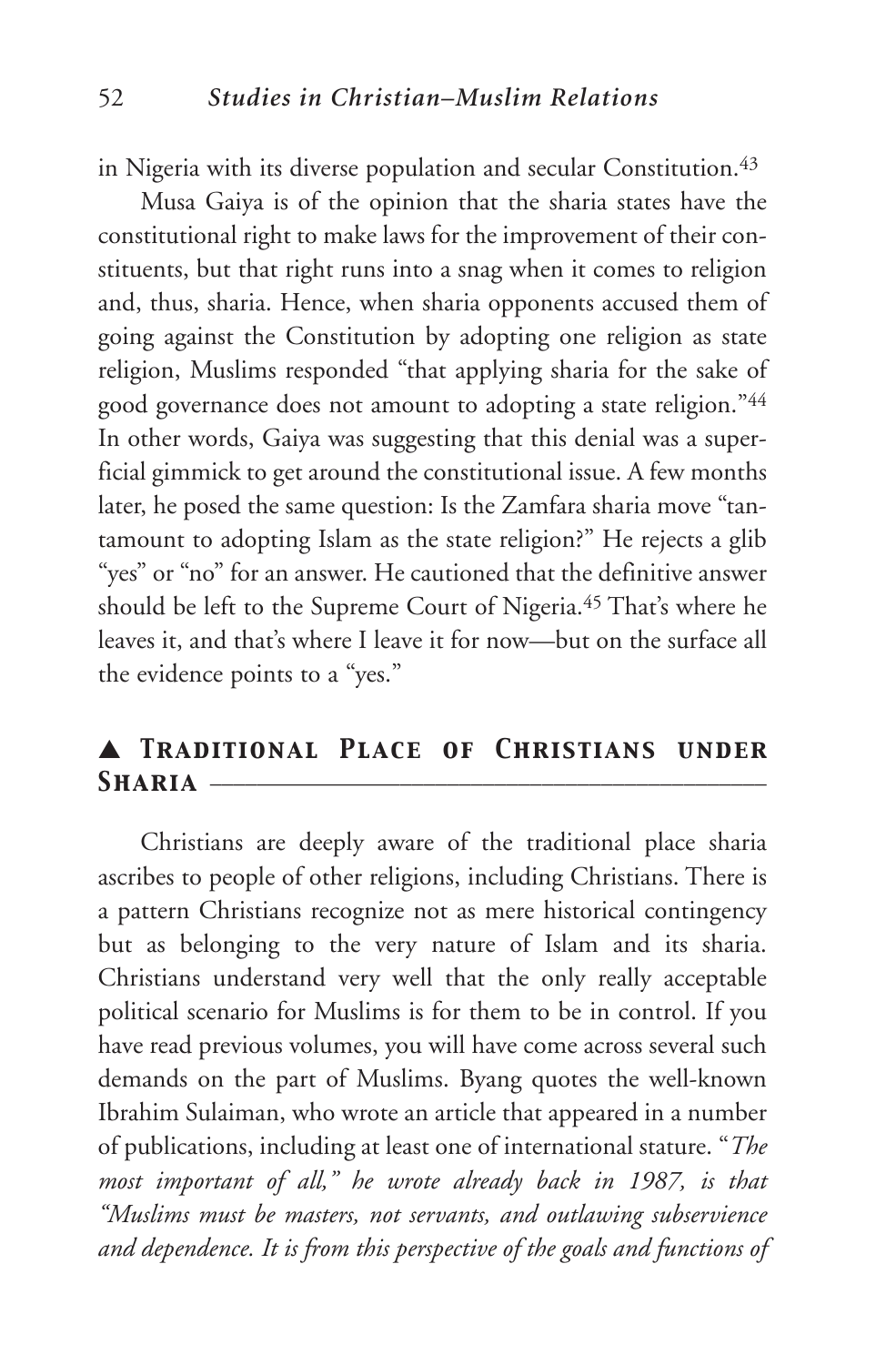*the sharia that Muslims in Nigeria should press for their demands.***"**<sup>46</sup> What else do you need to know? If you want the short story, here it is!

Dodo explains that the *Dar-al-Islam*, the "House of Islam," "is the only legitimate community" as far as Muslims are concerned. Muslims *must* rule. The situation where others are in control happens, but it is an unfortunate state that is often seen as the result of unfaithfulness on the part of Muslims, and Muslims must "work within the political machinery to bring about the rule of Allah." It is basically tolerated only as a temporary situation that must be overcome as soon as possible. Under Islam, Christians and Jews are protected, but they must not try to rule Muslims, for that would be "to commit a treasonable offence." In a mixed community, "Muslims have a religious and political obligation to strive so that the political leadership should be held by a Muslim" as well as all other key positions. Appealing to J. J. Saunders' *A History of Medieval Islam*, Dodo traces these religious socio-political divisions back to the time of the Prophet and he states they were "never to be obliterated"; that is, they are a permanent part of the Muslim scheme of things. He also quotes the former Muslim E. N. Adamu, who affirmed that the way Muslim jurists have divided the world into three states or houses is still operative. It has never been rescinded. It holds also for today's Nigeria. Such arrangements are totally against the Constitution. "It is theoretically and practically impossible to implement the full sharia without trampling on the rights of Christians." This Muslim worldview, says Dodo, is the reason "Muslims are always striving to rule Nigeria." If the full sharia is adopted, Christians will have to sign a covenant similar to the type described below.47 *It is very significant that none of the Muslim representatives at the NIREC conference where Dodo's paper was presented challenged the truth of his presentation*, at least not in their papers**.**

The one word that comes to the mind of every educated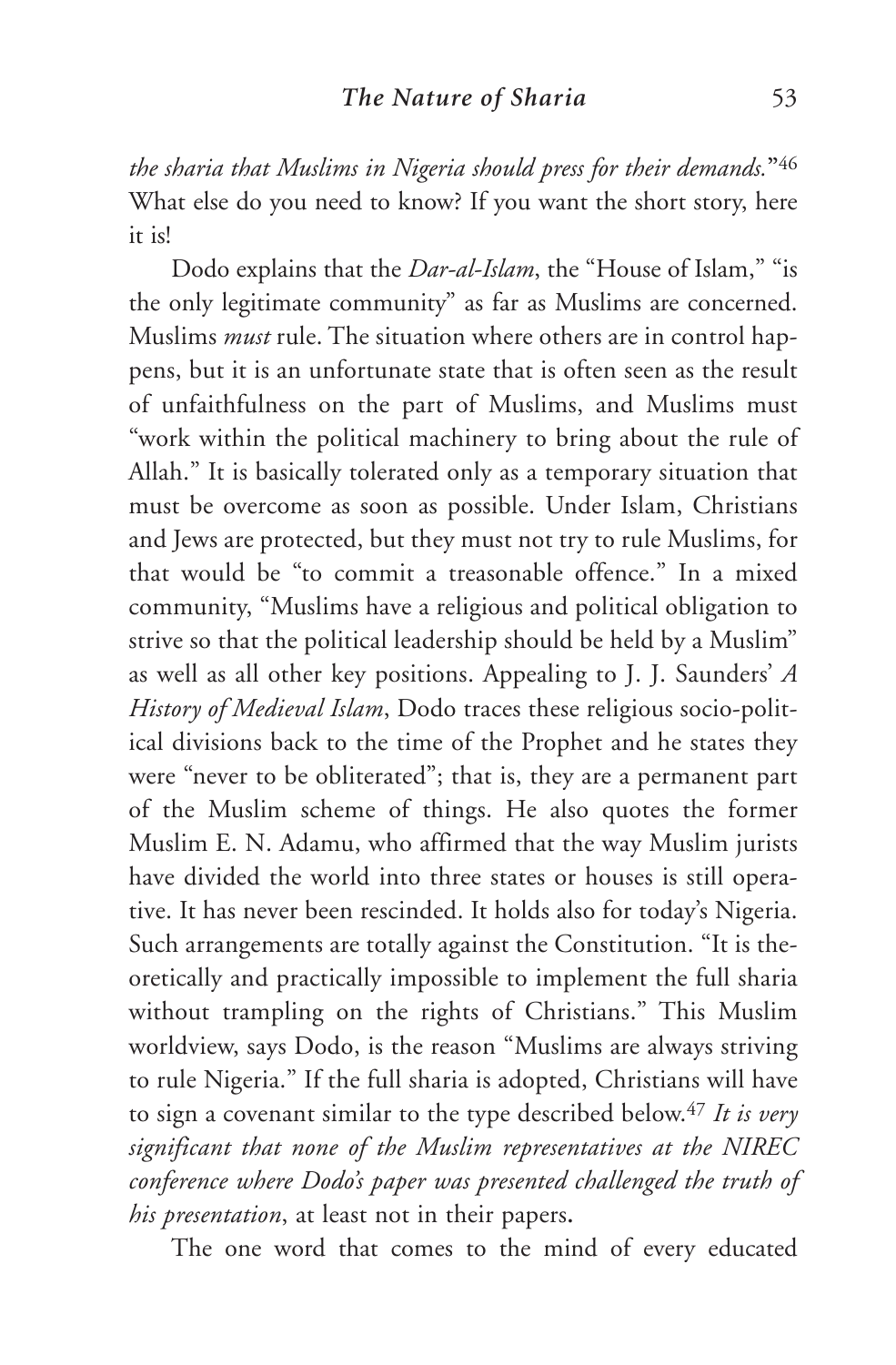Christian is that of *dhimmi*. A *dhimmi* is a Christian or Jew living in a Muslim-majority country whose status is best described as that of protected second-class citizen. For Christians one of the most popular books on the subject is Bat Ye'or's *The Dhimmi: Jews and Christians under Islam*. Muslims always proudly boast about how in their history these people have been protected, tolerated and assigned their recognized place, while in the past, Western Christians were totally intolerant of other faiths. It is true in so far as it goes. Compared to the historical intolerance of Christians, Muslims shone.

However, Muslims tell only half the story and suppress the more ugly half, the half that Bat Ye'or tells and of which Nigerian Christians are acutely aware. Tanko Yusuf, Danjuma Byang, Yusufu Turaki, Bee Debki and other writers—all of them are acutely aware of the place and role of *dhimmis*. No one is impressed or wants any part of such an arrangement.

Tanko Yusuf wrote that Muslims make treaties with non-Muslims, but the unbeliever or "infidel" now becomes a secondclass citizen called "dhimmi." He is not a full citizen and has many restrictions placed on him, burdensome and humiliating restrictions. Some of these are the wearing of identifiable clothing, living in a clearly marked house, not possessing any "good thing enjoyed by Muslims" and not bearing arms.<sup>48</sup>

Byang wrote:

*It is common knowledge that in any Islamic state, where sharia has unlimited jurisdiction, the citizens are divided into two distinct classes, the Muslim umma and the dhimmis. In such states, the dhimmis do not have the same rights as the Muslims do. One of such differences is that a dhimmi cannot be trusted with the responsibility of leadership, especially over the Muslims. The basic fact here is that as a dhimmi he is, at best, a second-class citizen in his own country. At worst, the dhimmis are levied a special tax called "jizyah." There is no*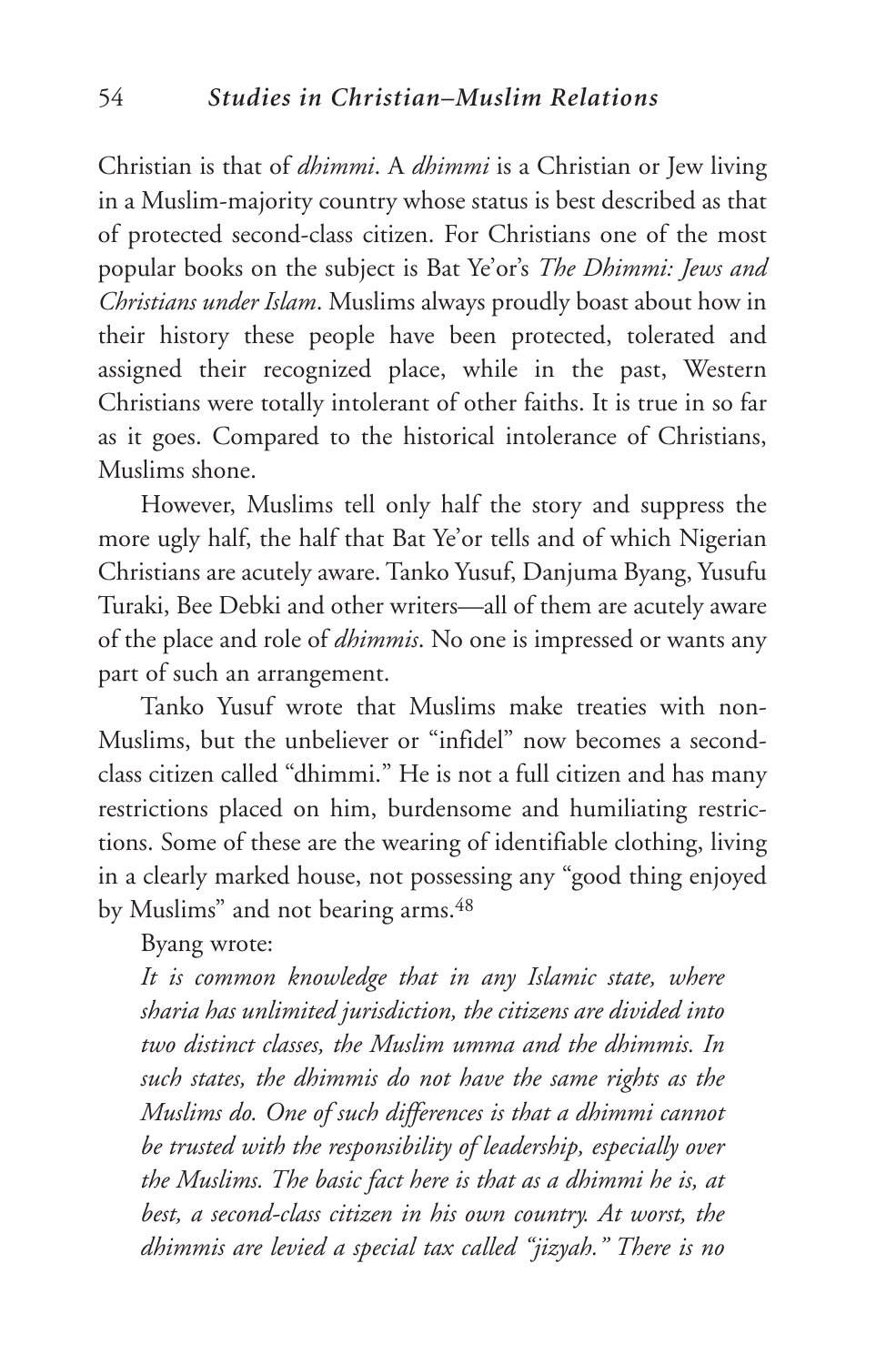*non-Muslim that will want to be treated like a second class citizen in his own country.*<sup>49</sup>

Debki is aware of some more positive aspects of the protected status of Christian *dhimmis* and summarizes them. He warns that the guidelines offered by the Qur'an and the Sunna are not consistent. There are negative ones as well as positive. In history, the treatment of *dhimmi* has varied, depending on which of these guidelines are followed and how they are interpreted.<sup>50</sup> However, in view of our concentration on Nigerian objections to sharia, I here merely acknowledge that positive side and move on to what primarily preoccupies Nigerian Christians.

Debki asks us to imagine what life would look like for a Christian in Nigeria under sharia. He presents a really dismal picture of which I can only give you a little taste. Only one-way conversions are allowed. Conversion *from* Islam ideally leads to execution. No crosses or Christian books to be displayed where Muslims pass. No evangelism. No music in churches, but Muslims will be free to broadcast their calls for prayer at any time, day or night. No leadership positions for Christians. Marginalization of Christians at all fronts—politically, economically, educationally, legally. Your taxes go to support Islam. Special tax to be paid. You will be tried by sharia court if the case is between you and a Muslim. Certificates of occupancy have been withdrawn from churches with music. No public celebrations and mostly no restoration of church buildings.<sup>51</sup>

There is a whole raft of more restrictions that in their totality are very humiliating. They take the form of a pledge or contract that Christians have to accept if they wish to live somewhat peacefully under the *dhimmi* arrangement. These include:

*We will not build in your cities or in their neighbourhoods any new monastery, church, monk's cell or hermitage.*

*We will not restore such buildings which fall into ruin, neither by night nor by day, especially when they are surrounded by Muslim compounds.*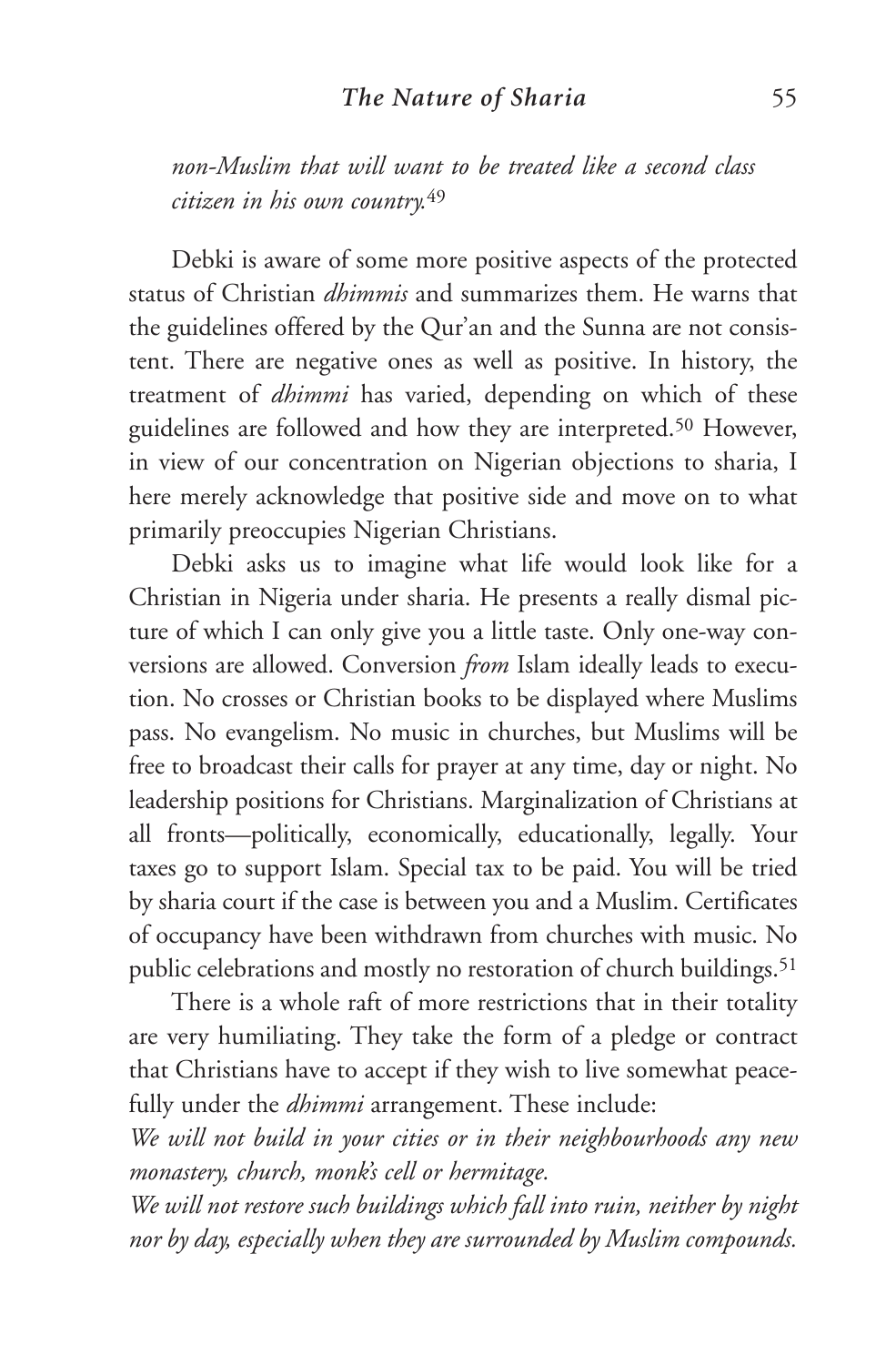*We will keep our doors open to people passing by and to travelers; moreover, we will give food and lodging for three days to Muslims who stop at our places.*

*We will not harbour spies in our churches or houses.*

*We will not hide from the Muslims any plot to hurt them.*

*We will not teach our children the Qur'an.*

*We will not display our religion, or invite anyone to join it.*

*We will not prevent any of our relatives from joining Islam if he wishes. We will respect Muslims and give them our seats if they wish to sit down.*

*We will not in any way imitate their way of dressing, such as wearing a cap, a turban, sandals, or parting the hair.*

*We will not speak as they do or use their surnames.*

*We will not use saddles in riding.*

*We will not wear swords or possess or carry arms.*

*We will not use Arabic letters in our signet rings.*

*We will not sell alcoholic drinks.*

*We will clip our hair from covering our foreheads.*

*We will keep to the same dress wherever we are and will wear a belt.*

*We will not display our crosses or books in any way in roadways or markets of the Muslims.*

*We will play our musical instruments only very lightly in the churches. We will in no way read the lessons loudly in our churches when Muslims are about to pray.*

*We will not hold processions on Palm Sunday and Easter.*

*We will not pray loudly while bringing our dead to the grave.*

*We will not at all display processions of lights in the roadways or markets of Muslims.*

*We will not bury our dead near Muslims.*

*We will not take possession of any slave who belongs to a Muslim through the division of booty.*

*We will not have places where we can look down into Muslim houses. The house of a Christian should not be above that of a Muslim*.52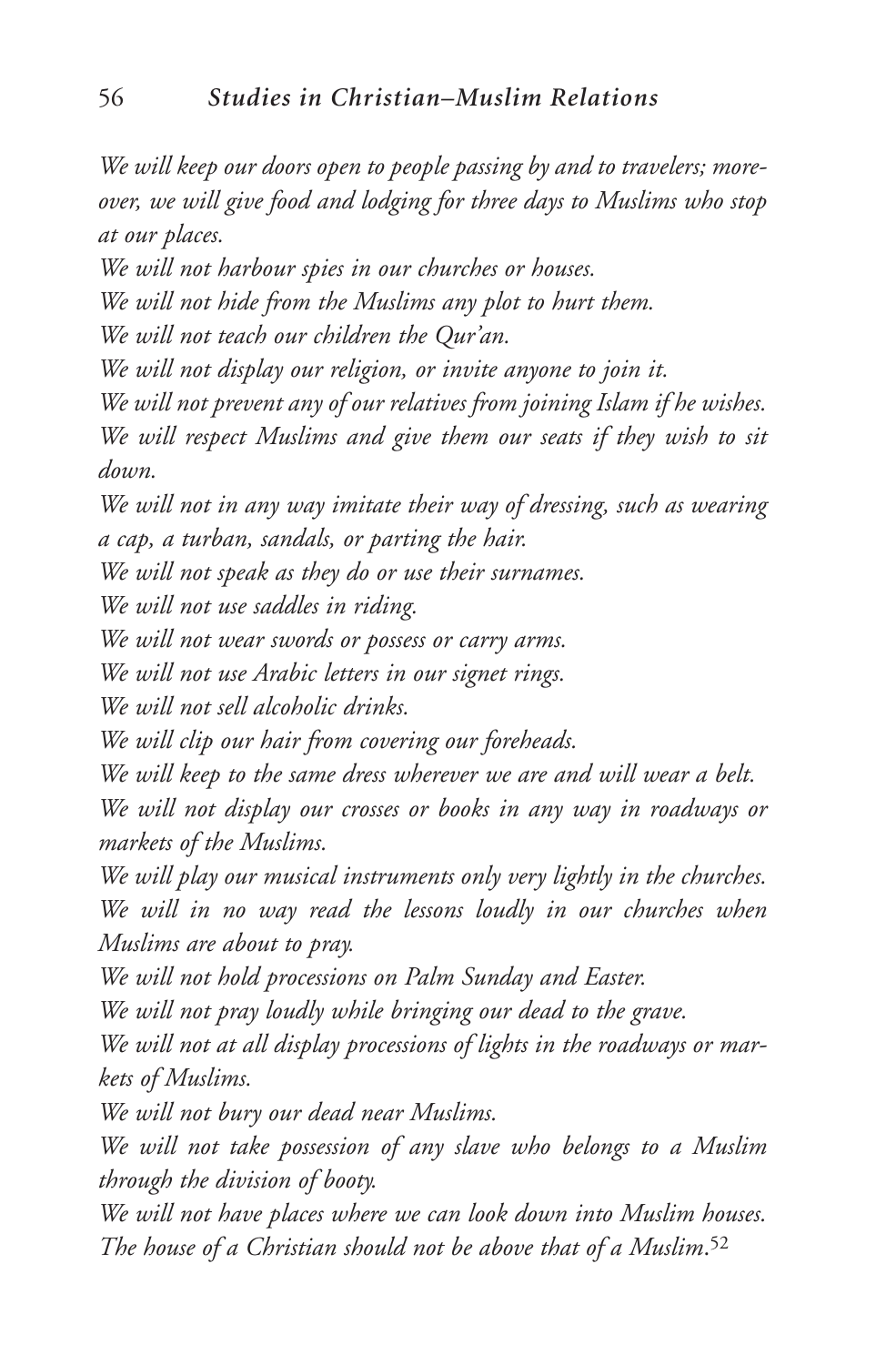There is no way that any Nigerian Christian could ever imagine allowing such insulting restraints. Though this *dhimmi* status is not applied in its pure form in any Muslim country, it is there on the books and it is partially practised by the citizens of many such countries. In the minds of Nigerian Christians, the picture of sharia unfailingly conjures up these arrangements. Understandably, they will have none of it.

A related aspect of Muslim tradition is that there are only three alternatives "for dealing with unbelievers. First, infidels must be converted. Second, if not converted, they must be subjugated. Third, if they are neither converted nor subjugated, they must be eliminated."53 All the things that Sabiya and Turaki complain about in their chapters actually have a legitimate place in Islam. "Infidels are to be humiliated, denied due process of law, employment in key places, and social justice; and ultimately killed if they refuse to convert to Islam." All of this is justified, insisted Tanko Yusuf, in the *Sunnah*, an authoritative collection of the teachings and sayings of Prophet Muhammad. This Muslim tradition has been burnt deep into the psyche of Nigerian Christians and is quoted over and over again. It overrides everything else Muslims may say and it, together with Christian experiences of Muslim practices, constitutes the deepest reason for Christian resistance to sharia.

Moderate Muslims, according to Yusuf, do leave room for non-Muslims. For example, the Emir of Ningi, Bauchi State, pleaded that sharia governments should "protect the interest of non-Muslims in their communities as required by the Holy Qur'an."54 The question is, of course, which Qur'anic passage and which tradition you pick.

We have met Ibrahim Yaro in previous volumes. Thinking in terms of Nigeria's potential destination as a Muslim nation, he warns that "in Islamic states, the non-Muslims hardly have a space to breathe in the common air, as they are regarded as subhuman beings who do not need even an iota of freedom." He then pro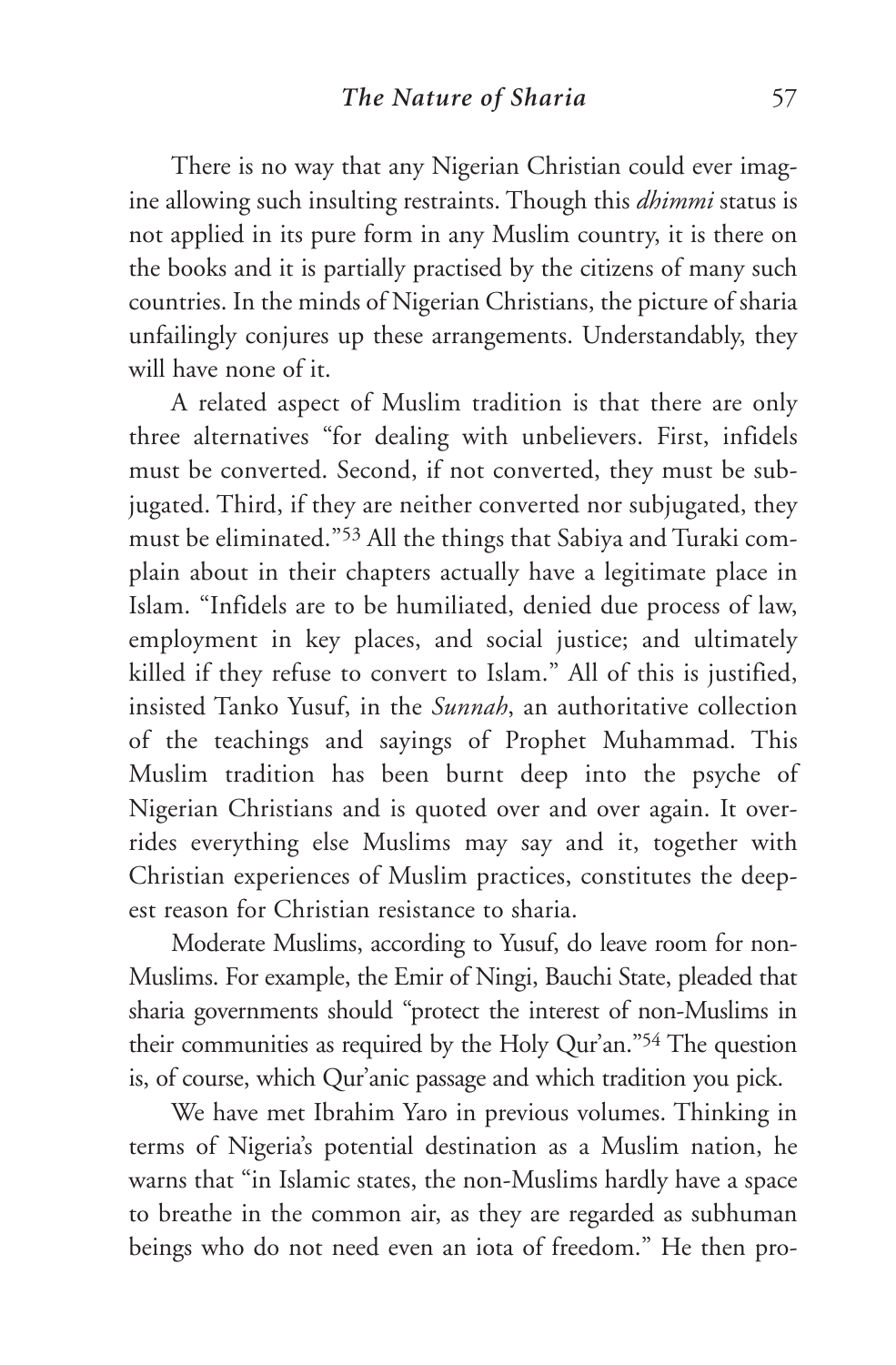ceeds to describe the fate of an "infidel's" life under a treaty that will spare his life and property. He is declared a *dhimmi*, a subjugated person of secondary status in society, with all the restrictions imposed on him already described above and more. The process is already underway, he points out, in that many Muslims hold major government posts and millions of public money is spent on unilateral Muslim causes. All of this is involved in and is a result of the push for sharia.

The *dhimmi* is a second-class citizen with restricted rights. As far as I know, no nation currently has many of these laws on the books. It would isolate them from the international community. However, aspects of the position of *dhimmis* are nevertheless reality in a non-official way. Nigerian Muslims may write all they want about rights and freedoms, but Christians have not noticed. Volume 3 is strong testimony to the partiality Christians have to cope with in Muslim states. Things have not changed much with the coming of sharia. Some would say they have deteriorated.

Yusufu Turaki described the Muslim classification of people as follows:

*The Qur'an defines four categories of people according to their response to Islam: (1) the Ta'awa/Muminai. These are the true believers. They are those who (a) subscribe to faith in Islam and (b) work with what the apostleship of Prophet Mohammed has revealed. (2) The Kafirai. These are infidels or non-Muslims. They are devoted to their unbelief. Nothing can be done about them, because God knows that they will never be converted into Islam. (3) The Munafukai. These are the hypocrites who accept Islam by word of mouth, but their hearts are still on unbelief. (4) The Shai'anu or devils. These are Jews who knew the truth about the prophecy of Mohammed and his apostleship, but envy stopped them from following him. They have tried to spoil what he brought. For this reason, they were called devils. Anyone who*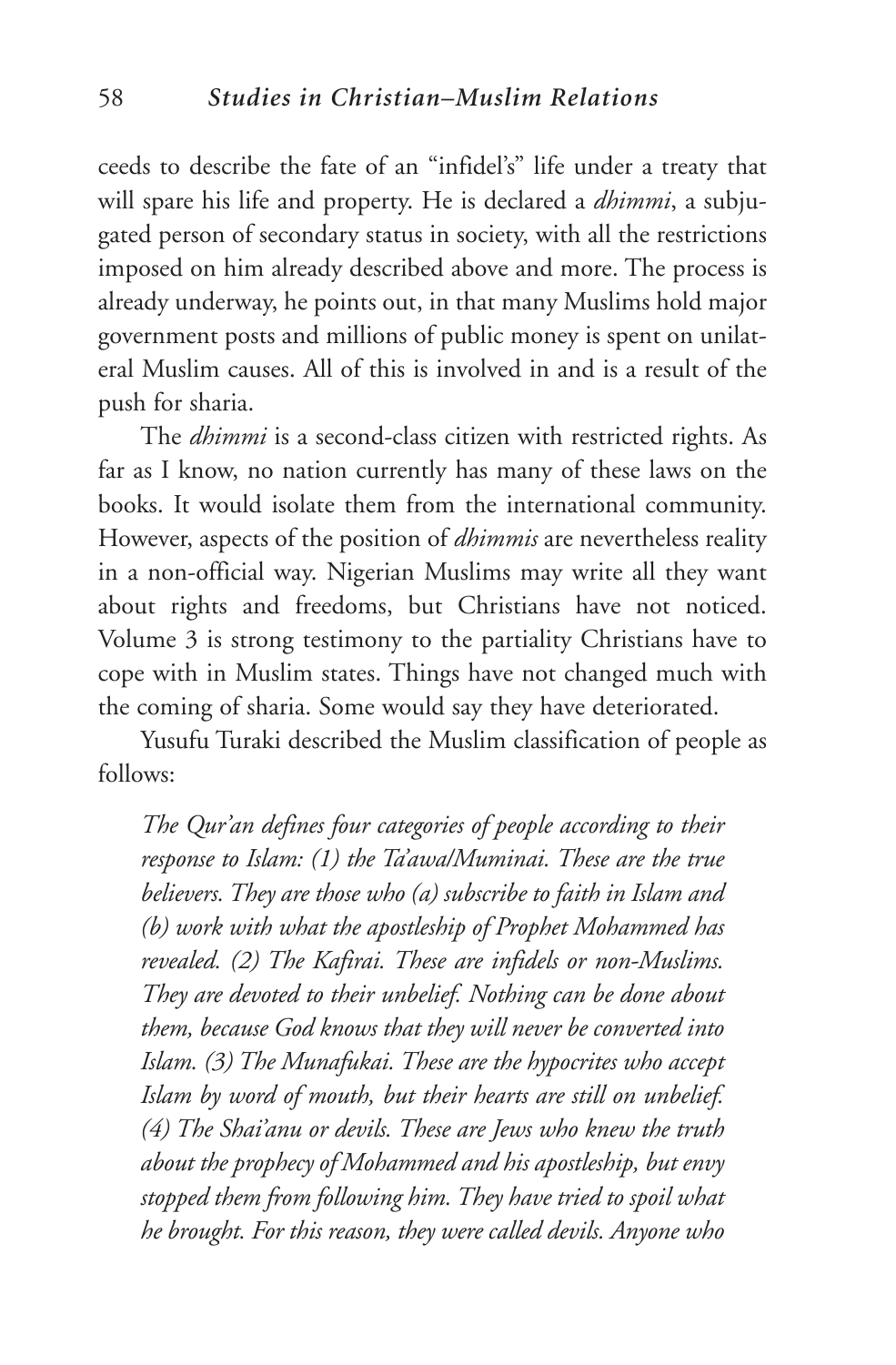*knows the truth but becomes arrogant in the course of following it, is the devil.*<sup>55</sup>

# ▲ *Actual Experience of Christians with* SHARIA **-**

Nigerian Christians have written extensively of the actual situation during the BZ era. They have a lot of BZ experience with sharia and related issues that is the main cause for their opposition to these developments. They are only too aware of the New Testament truism that you know a tree from its fruit [Matthew 7:15–20; 12:33–35; Luke 6:43–45]. It could be argued, as Muslims do, that this experience is not part of the nature of sharia. Given the above truism, Christians insist that this experience is a reflection of the actual sharia or, at least, as Nigerian Muslims operate it and Christians encounter it.

A *TC* editorial, probably written by Danjuma Byang, since he was editor at the time, forcefully rejected the long-standing Muslim promise—that sharia would not affect Christians—as false:

*The truth is that sharia does affect non-Muslims. There are well-documented and incontrovertible evidences to show that sharia indeed has been used to victimise and harass non-Muslims. When a man is casually informed by a Sharia Court judge that on religious grounds he is no longer the father of his twenty-two-year old daughter, does that not affect him? When a man has his marriage arbitrarily terminated by a Sharia Court because he is a "kafiri," does that not affect him? When a girl is subjected to cruel persecution because she wants to marry a non-Muslim and Sharia Court sees nothing wrong in the persecution, does that not affect her? When a man loses a case simply because, based on sharia, his evidence is intrinsically inferior to that of a Muslim, does*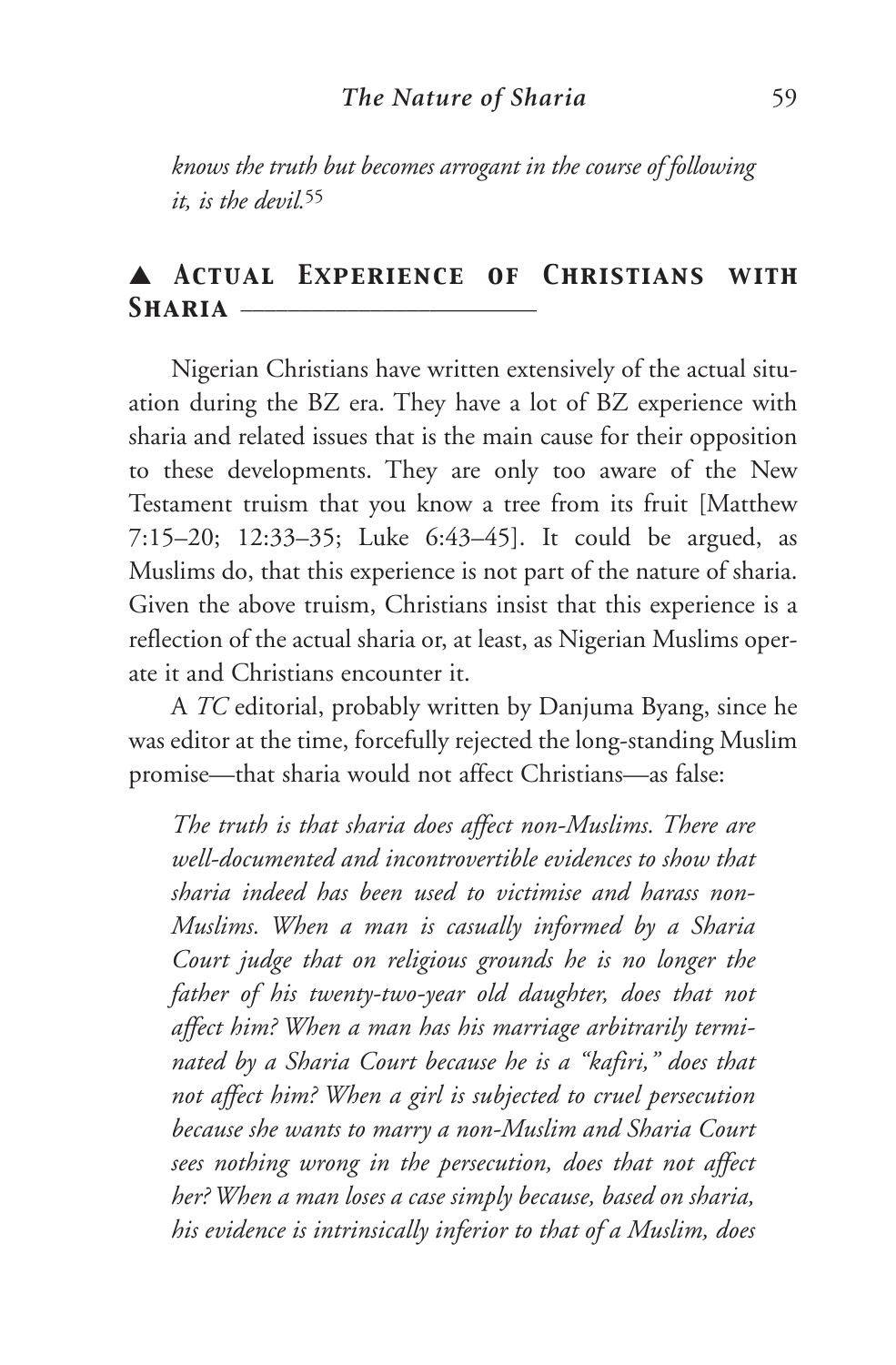*that not affect him? Are the numerous non-Muslim illiterates who are daily dragged before Sharia Courts without their due consent not affected?*<sup>56</sup>

Matthew Kukah asserted that, in spite of the wholistic claims for sharia and in spite of the fact that it was applied more widely in Northern Nigeria than anywhere else during the colonial period, with the exception of Saudi Arabia,<sup>57</sup> the situation was not really that wholesome. It was more like this:

*A skeptical colonial officer, reflecting on these courts, noted that "the only book used is the Qur'an, on which litigants swear to speak the truth and from which, in delivering judgments, the Alkali purports to read a text applicable to the case before him, so covering the most glaring injustice by the announcement that it is the judgment of God." Keay and Richardson, two British legal experts who have undertaken extensive studies of the system, came to the conclusion that though "many of the courts and administrators were corrupt, they also offered poor standard of justice…."*<sup>58</sup>

Moving on to the late colonial period, Jude Aguda reminds us that Northern Christians as early as 1957 were expressing "fears of Islamization, pointing to instances where they were either forced into Islam or were forced to undergo trials in Sharia Courts."59 Joseph Bamigboye, a Christian lawyer, told an audience of theological students that at a pre-independence CA in 1953, "a large percentage of the Northern Muslim delegates fought for the abolition of *Alkali* Courts and for a total withdrawal of their criminal jurisdiction." The reason was the "raw abuse" of power by the judges who were actually agents of the Northern Muslim party, the Northern People's Congress (NPC), and using their authority "to suppress opponents and voices of dissent." Political opponents would face trumped-up charges and be humiliated with the cane or imprisoned.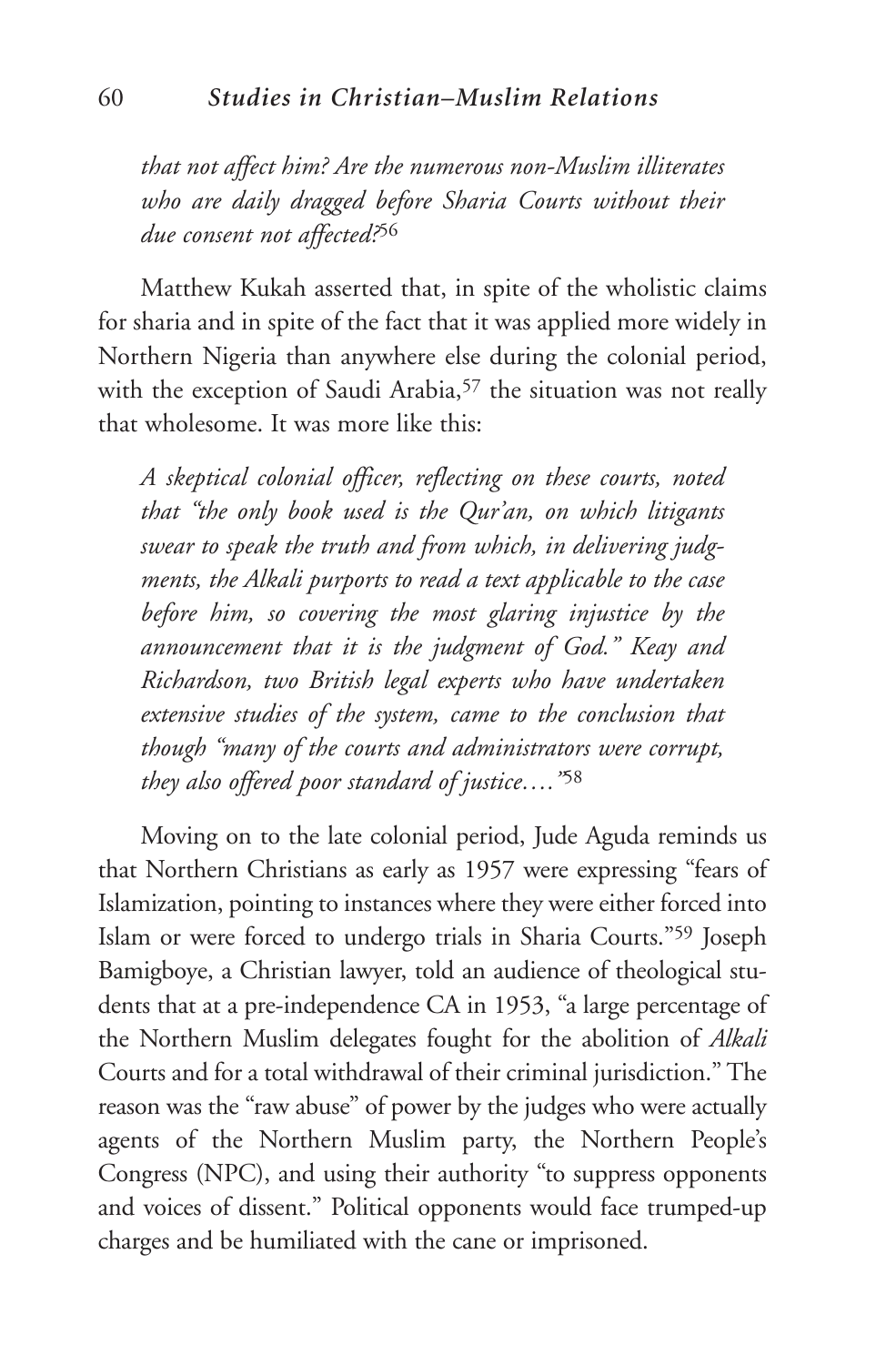As the years rolled by, needed reforms failed to materialize, mainly due to a very conservative and intransigent interpretation of sharia. Land reforms were blocked by arguments that existing arrangements were based on an immutable sharia. Area Courts for all intents and purposes, Sharia Courts—continued to serve as bastions for the interests of the elite. They were used for personal vendettas between them and for oppressing the grassroots. When in 1987 some Northern governors, all Muslims, disbanded them because of corruption, a man of the stature of Abdulmalik Mahmud, whom we met in Volume 6 as a champion for sharia and its justice, decried the move as the work of hypocrites and enemies of Islam! It is indeed becoming difficult to ferret out the true hypocrites from the fake! Christians against sharia have used the experience of corruption as a strong argument against it. Muslims have also recognized it and many seek to correct it till this day.60

There are countless reports and stories how Muslims "have insisted that they [Christians] must go to Sharia Court. Thus non-Muslims have been compelled to bow to a system of justice that is repugnant to their faith," encounters that "have been most disastrous for them." Byang filled nine pages with reports of various Christians forced to submit to Sharia Court with "most disastrous" results. He did this "to disabuse readers' minds of the fantasy that sharia does not affect non-Muslims." The cases he cited "are only some among many other cases that have been compiled by the Arch Deacon of the Anglican Church in Bida, Niger State, J. A. Yisa." These were recorded in a petition by Yisa to the Chief Judge of Niger State as far back as 1984, with copies to the Governor and other high officials. Those summarized by Byang include a Muslim traditional ruler giving a Christian girl to a Muslim in marriage without the consent of her parents; the case of Keturah Matthew vs Matthew, 1982–1984; that of Daniel Ndakotsu vs Yakafa, 1982–1983; that of Jonathan vs Mohammed Gana, 1984; that of Matthew Sheman vs Fulani. Byang claimed he could cite cases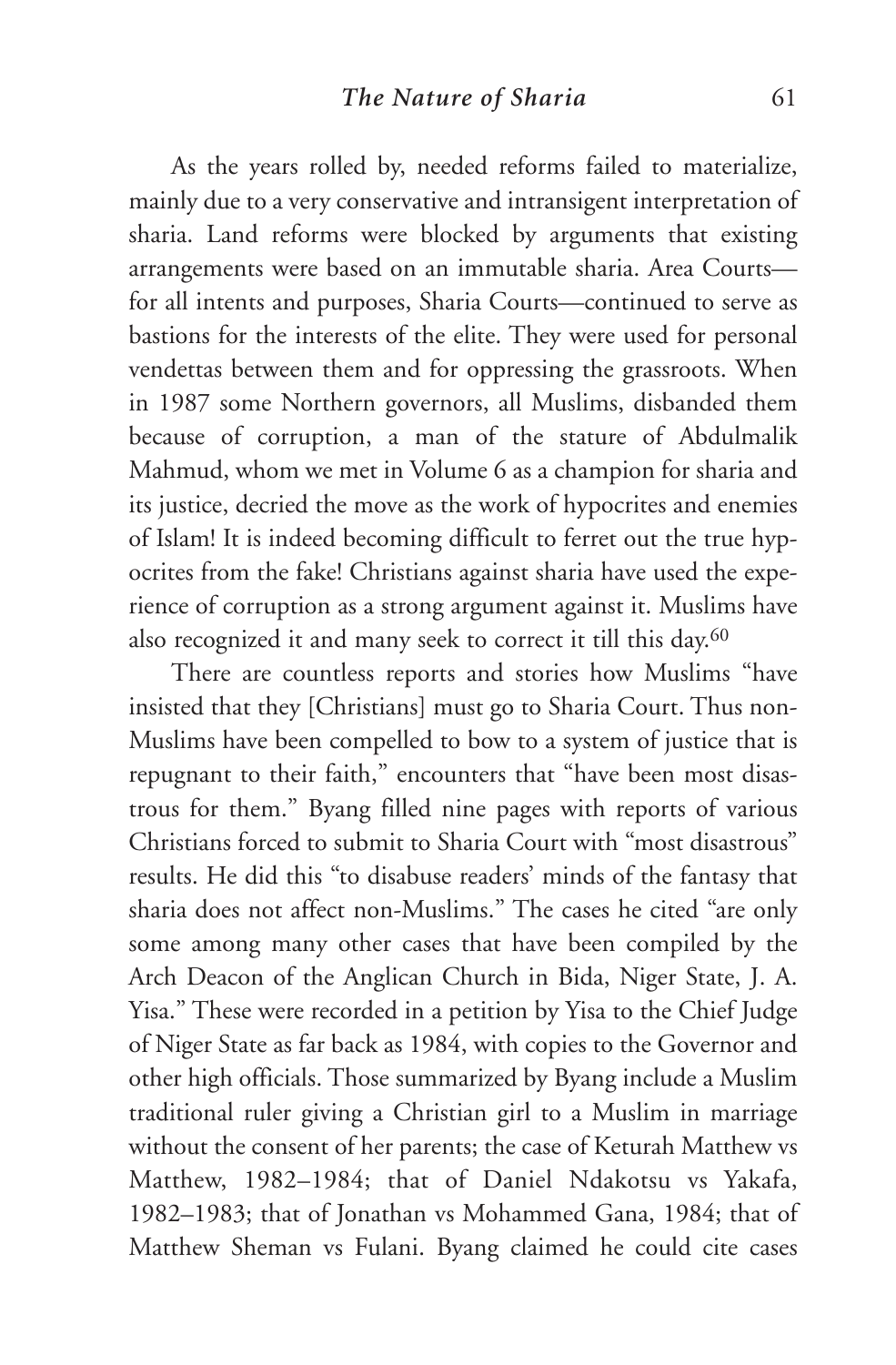from "virtually every part of the north," with "some of them hardly printable!" He concluded, "It is therefore only an attempt to place blinders on the eyes of non-Muslims to say that they won't be affected by sharia." He strongly denied that these are "just isolated cases" or anomalies of Muslim justice. The testimony of other Christians throughout the period covered by this volume and from throughout the North fully support Byang's stories. In fact, virtually throughout the North, the most of the supposedly neutral Area Courts during the BZ era applied only sharia in their civil proceedings, according to Byang, though he recognized exceptions for Plateau and Benue States.61

Byang's assertions were backed up by TEKAN. Area Courts were not supposed to be Muslim, but an unnamed Attorney General of the former Northern Region wrote to his counterparts in the then six Northern states that, though "the word '*alkali*' is not used in the Area Courts Edict…, it is still essential that persons appointed as sole judges in Muslim areas should be persons learned in Muslim law." The letter's author was from the then Gongola State, where "56 out of the 63 sole judges are persons learned in Muslim law, while 10 of the 12 Upper Area Court judges are persons learned in Muslim law." The Gongola Chief Judge swore in eleven Area Court judges, all of them Muslims. "In the administration of the Area Court there is not a single non-Muslim. The administration is completely closed off to non-Muslims." When the state's House of Assembly passed a law that would make it necessary to include Christians in the system, "the Chief Judge and the AG defied the law and refused to establish that court. It is obvious from the activities of the Chief Judge of Gongola State that the state is one of the areas he considers to be Muslim." The TEKAN report then proceeds to document a number of cases where Christians had sharia law imposed on them.62

Mijinyawa Labbo recalled a sharia court case in Kafanchan between a Christian indigene and a Muslim over land. The judge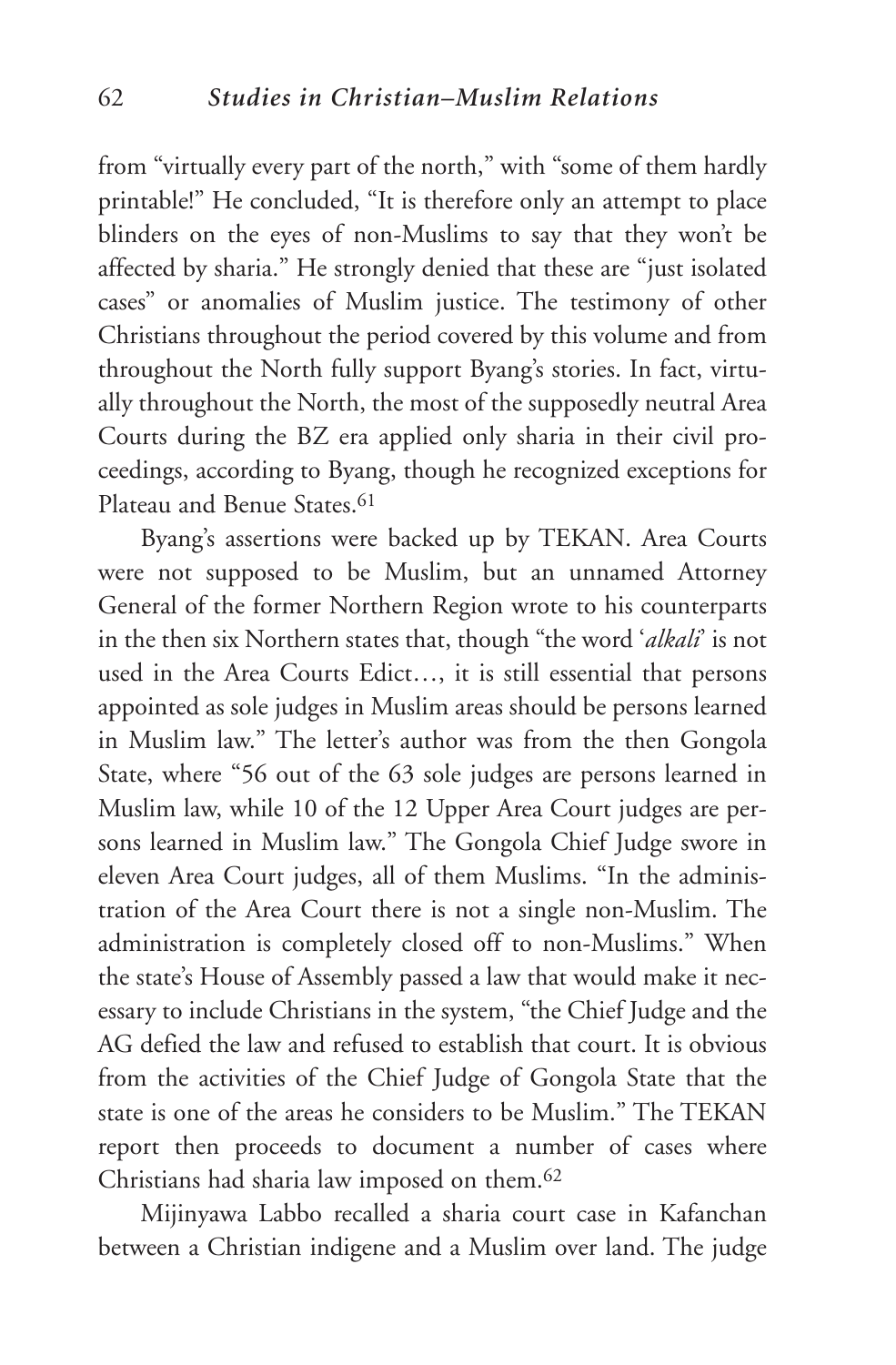awarded the land to the Muslim with the remark, "*Yaya kafiri zai sami gona, Musulmi bai samu ba?"!* He heard a Muslim radio preacher utter this provocative statement to the amusement of his listeners: "*Yadda aka yi wa su Gomwalk da Dimka, hakka za a yi wa kafirai*." Labbo then asked, "*Who would not nurse fear of the future in regards to the sharia in this country with such examples?"*<sup>63</sup>

## ▲ *Closing Comments* \_\_\_\_\_\_\_\_\_\_\_\_\_\_\_\_\_\_\_\_\_\_\_\_\_\_\_\_\_

As a closing comment to this chapter, I emphasize that to Christians these experiences reflect the true nature of sharia and of Islam. They are not merely the result of corrupt officials or intolerant and ignorant judges. Nigerian Islam with its sharia cannot really tolerate another system in the land.

Dogaraje'a Gwamna leads us to some deep food for thought at this point. He sympathizes with the interest of sharia advocates in fighting social ills. Christians need to cooperate with Muslims at this front. *However, the social battle needs "more fundamental weapons of warfare. Christians believe that genuine transformation proceeds from the heart and that only Jesus can truly transform one into a 'new creature'* (2 Corinthians 5:17, Acts 9:1ff)." There is an "inherent defect in the sharia advocacy in Nigeria. A change of religious attitude does not necessarily arise from imposition. Rather, it must emanate through sound religious teachings and nurturing into maturity." Gwamna claims that the imposition of sharia has not yet helped Iran conquer corruption. "This may be the reason countries like Turkey, Syria, Egypt and Iraq have not embraced sharia."64 He touches here upon a basic reality central to the Christian faith, insisted on by Jesus Himself: To enjoy life to the full, you must be born again! Or in the words of St. Paul, you must become a new person by rising from the human condition which, outside of Christ, he describes as dead. You must undergo a spiritual resurrection!